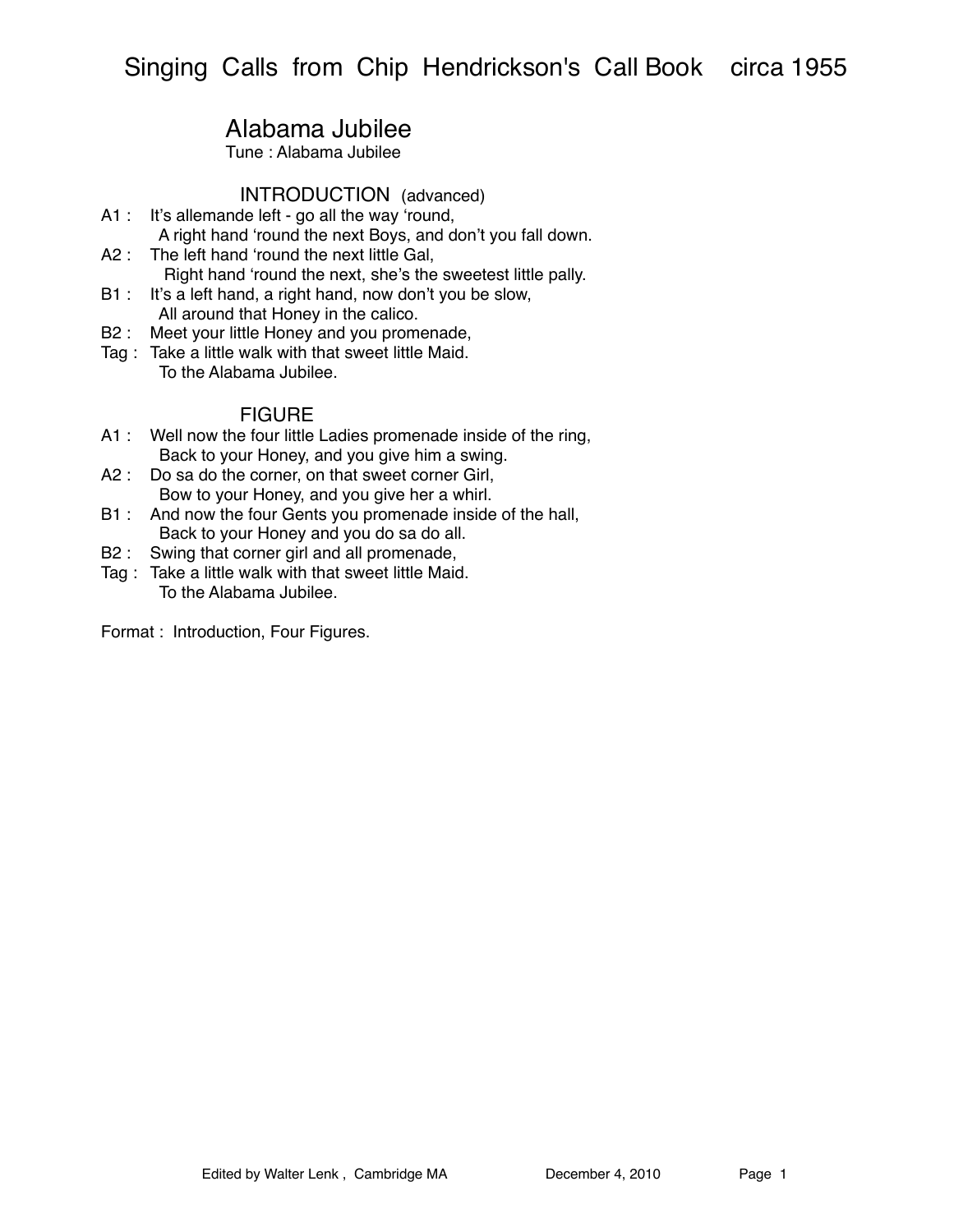# Barnacle Bill

Tune : Barnacle Bill the Sailor

### INTRODUCTION (fast 6/8 time)

- A1 : Swing your corner up and down, said Barnacle Bill the sailor, Go back and swing your own around, said Barnacle Bill the sailor.
- B1 : Promenade and away you go, right foot high and left foot low, Stomp her down if she's too slow, said Barnacle Bill the sailor.

#### FIGURE (slow 3/4 time)

- C1 : Now the two head ladies cross, and the side two do the same. Honor to the one you left, and honor to your own sweet Jane. (then fast 6/8 time)
- A1 : O-O-O-Oh, Swing your corner up and down, said Barnacle Bill the sailor, Make her feet fly off the ground, said Barnacle Bill the sailor.
- B1 : Promenade and away you go, right foot high and left foot low, Stomp her down if she's too slow, said Barnacle Bill the sailor.

#### ENDING (slow 3/4 time)

- C1 : Do Sa Do your Corners all, do sa do your partners too, Allemande left your corners all, right hand to your partner. (then fast 6/8 time)
- A1 : Grand right and left around you go, said Barnacle Bill the sailor Hand over hand and don't be slow, said Barnacle Bill the sailor
- B1 : Promenade around the hall, back to place and don't you fall, ʻCause that's the end of the favorite call, of Barnacle Bill the sailor.

Format : Introduction, Four Figures for Ladies, Four Figures for Gents, Ending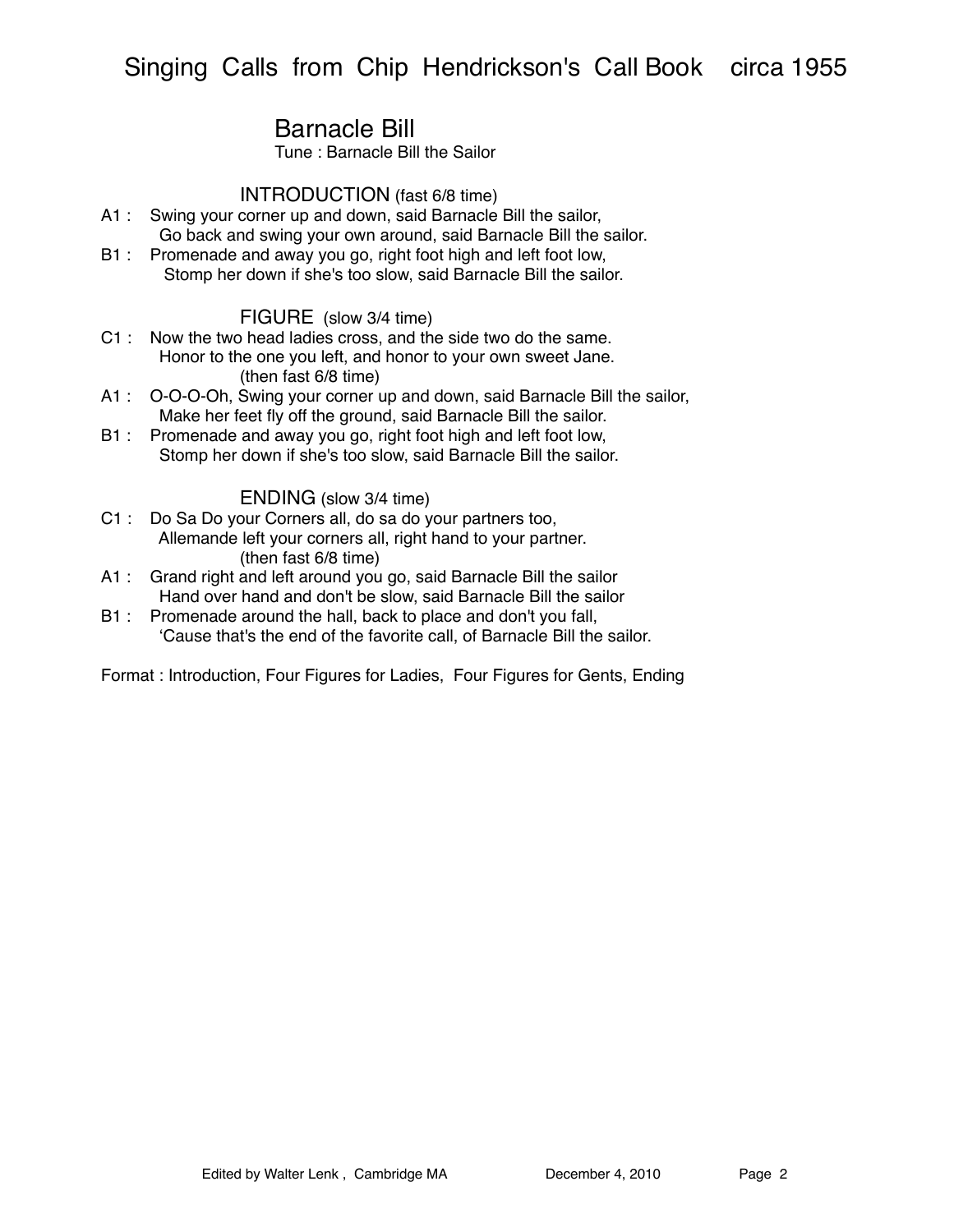# Bird in the Cage

Tune : Little Brown Jug

### **FIGURE**

- A1 : First couple right and circle four, you circle four, you circle four. The bird in the cage and close the door, circle three hands all around.
- A2 : The bird step out and the crow hop in, with a silly little grin, Then those two couples take a swing, you swing your birdie all around.
- B1 : It's on to the next and circle four, you circle four, you circle four. The bird in the cage and close the door, circle three hands all around.
- B2 : The bird step out and the crow hop in, with a silly little grin, Then those two couples take a swing, You swing your birdie all around.
- A1 : It's on to the last and circle four, you circle four, you circle four. The bird in the cage and close the door, circle three hands all around.
- A2 : The bird step out and the crow hop in, with a silly little grin Then those two couples take a swing, You swing your birdie all around.
- B1: Swing
- B2 : Promenade

Format : Once thru the figure for each of the four couples.

## Buffalo Gals

#### Tune : Buffalo Gals

### INTRODUCTION

- A1 : All join hands and circle left,  $(.4.)$
- Break and swing your partner now, swing by the light of the moon. B1 : Join hand again and circle right,  $(.4.)$

Swing your partner up and down, swing by the light of the moon.

- A1 : One buffalo gal go around the outside, round the outside, round the outside  $(.8.)$
- A2 : Right hand round with your partners all, left to your corner and balance all (..4..), Allemande, you allemande left.
- B1 : Right to your partner and a grand right and left,  $(.4.)$ All the way around you go, all the way around.
- B2 : (.16 Grand right and left)
- Format : Use figure with 1 Buffalo Gal, then 2, then 3 , then 4.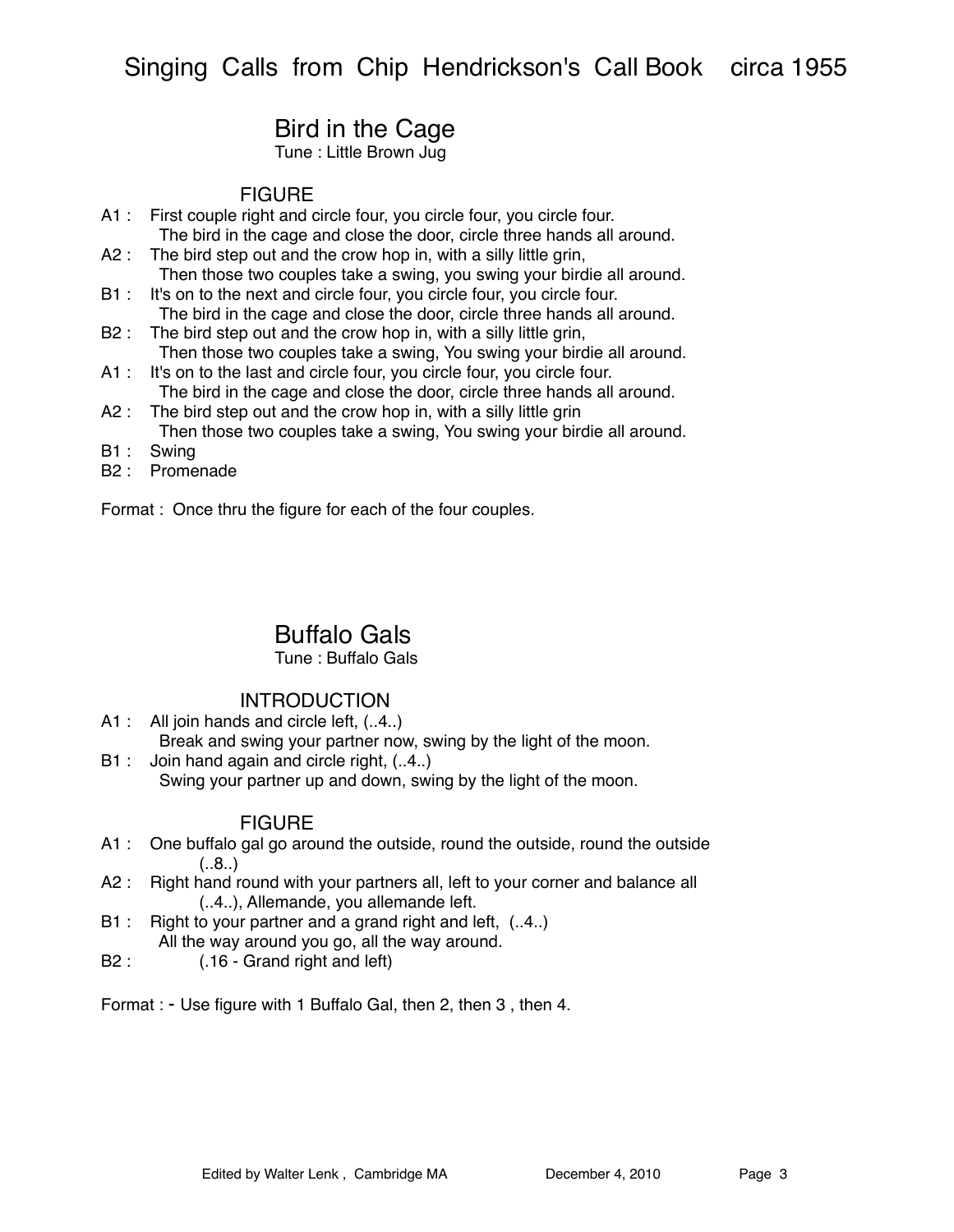### Bully of the Town (Chip Hendrickson) Tune : Bully of the Town

### **INTRODUCTION**

- A1 : Now it's Allemande left with the old left hand, Meet your partner in a right and left grand,
- A2 : Promenade your partner home promenade that lady right back home.

### **FIGURE**

- A1 : The two head couples separate, just halfway round you go right hand around your partner and you don't be slow.
- A2 : It's opposite left and a left hand around, And you swing your partner round and round
- B1 : The two head couples go forward and back, now listen for the call, Allemande left your corner go all around the hall.
- B2 : With a Grand right and left, until you meet your own, And you swing, Swing your partner all around.
- A1 : The two side couples go forward and back, then separate, Do sa do your opposite, you're doing great!
- A2 : Take her in your arms and swing her up and down, Then promenade that lady right back home.
- B1 : The two head couples go forward and back and then divide, Do sa do your opposite on the side.
- B2 : Take her in your arms and swing her up and down, then promenade that lady right back home.
- A1 : The four ladies grand chain half across the set, the two side couples right and left through you're not through yet.
- A2 : Allemande left your corner and you swing your own, Swing your partner round and round.

Format : Introduction, Figure for heads, Introduction as break, figure for sides.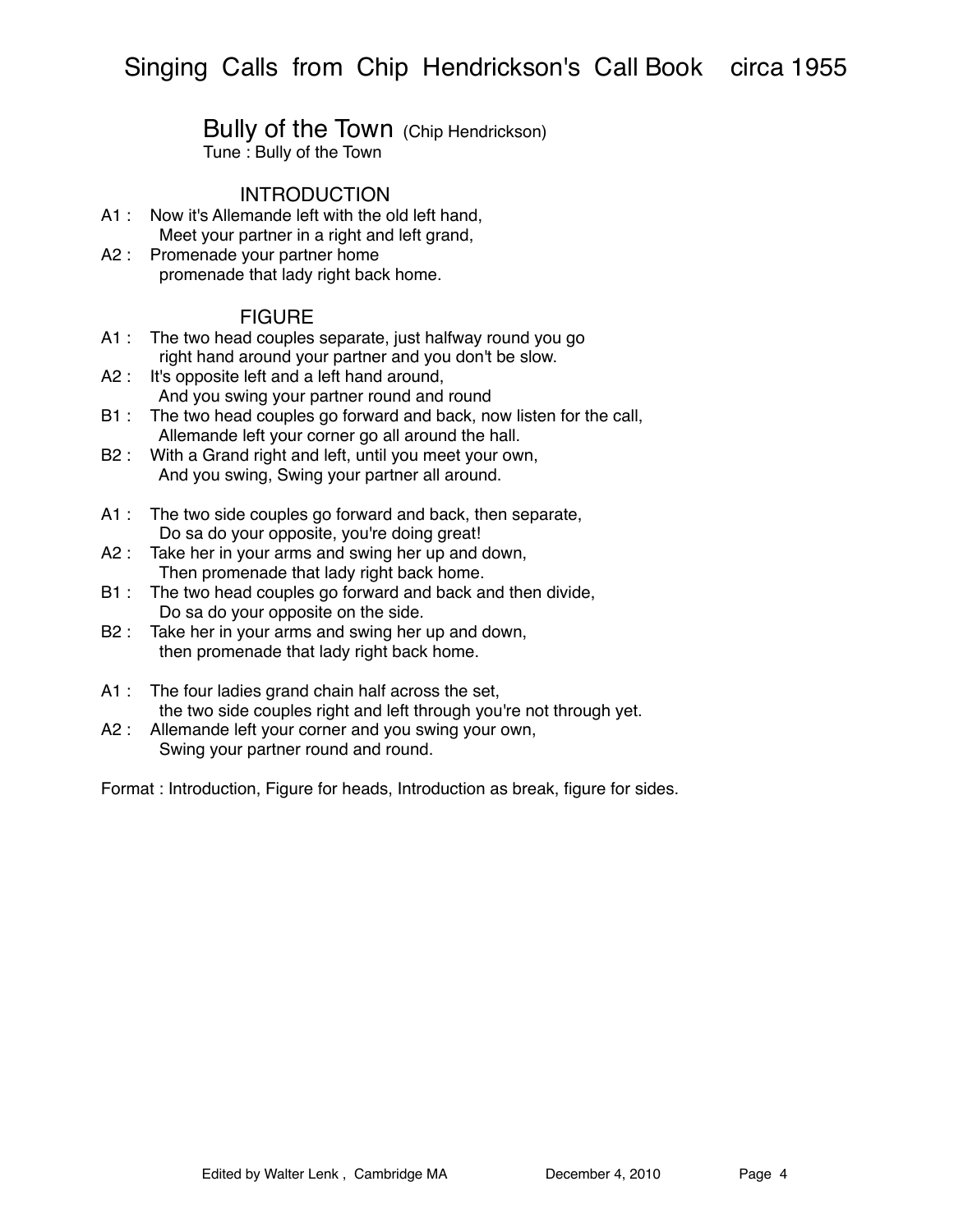## California, Here I Come (Chip Hendrickson)

Tune : California, Here I Come

#### INTRODUCTION

- A1 : Honor to your partners and to your corners all, Swing your partner up and down and listen to the call.
- A2 : Allemande left....Grand right and left ... ... All the way.
- B1 : ...
- 
- B2 : And promenade (from home position once around).

#### FIGURE

- A1 : Do sa do the corner, and don't be slow, Do sa do your partner and say "hello".
- A2 : You allemande left the corner, and swing your lady fair. You swing her round, then all four Ladies chain across the square.
- B1 : You turn that Lady around, and the corner swing,
	- Swing that corner lady, then promenade the ring.
- B2 : Promenade to the Golden Gate, "California, Here I Come".

### BREAK

- A1 : Do sa do your corner and hear my call, Swing your partner and don't you fall.
- A2 : Allemande left....Grand right and left ... ...All the way.
- $B1$  :
- B2 : And promenade (from home position once around)

Format : Introduction, 2 Figures, Break, 2 Figures, Break.

## California Whirlwind

Tune : Solomon Levi (as called by Al Lehman) (Ed Gilmore's "California Whirl" record - S.I.O)

### FIGURE

- A1 : Now the two head couples get ready, go forward to and fro; Go forward again and pass right thru, to the opposite side you go.
- A2 : Separate go round alone, and when you get back home, With a hook-and-a-whirl, your own little girl, around the ring you go.
- B1 : Allemande left the corner, allemande right your own, Swing the corner Lady, swing her all alone.
- B2 : Now promenade your corner, promenade once around.  $(.8.)$

Format : Figure twice for heads, then twice for sides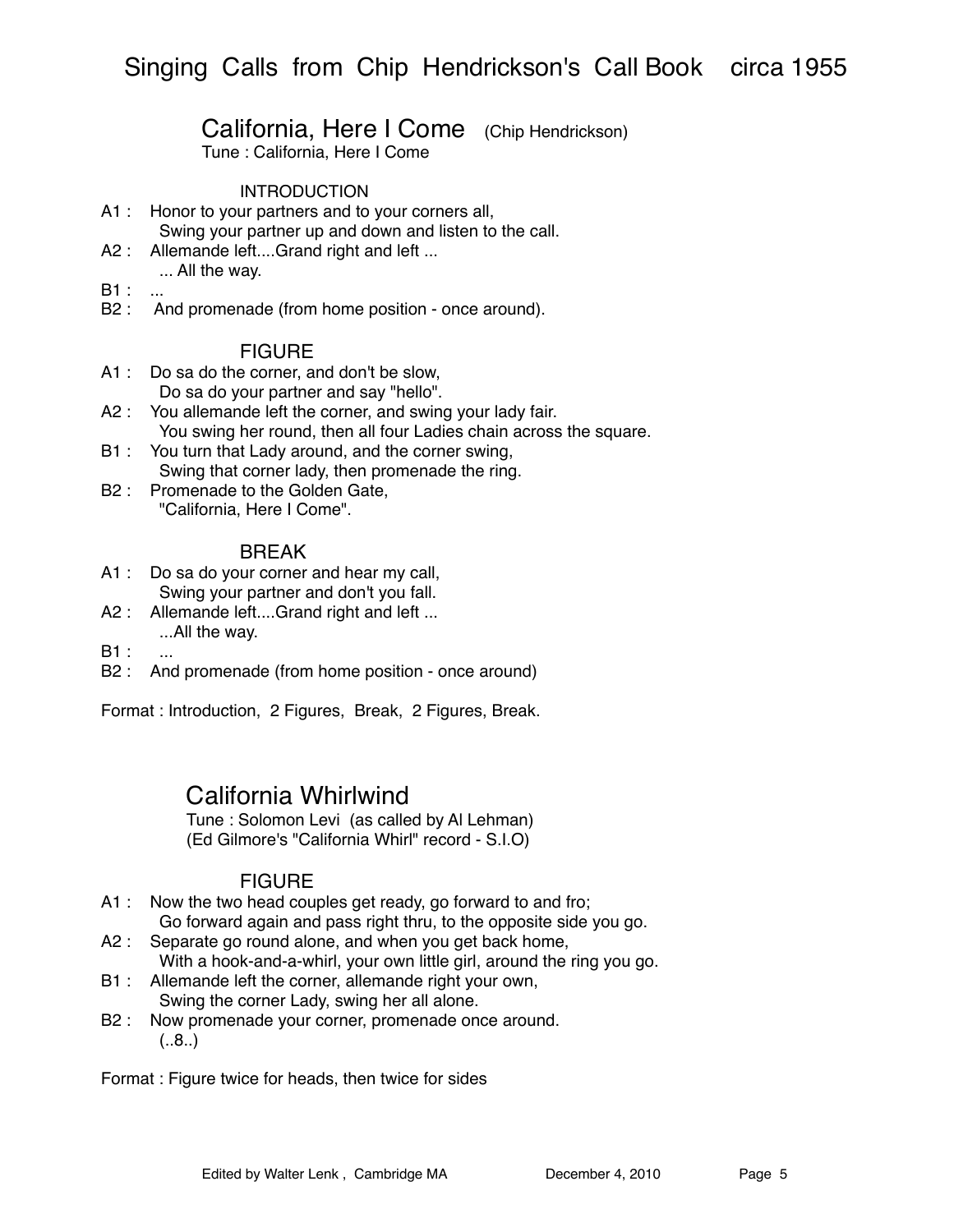# Catch all Eight

Tune : Golden Slippers

### FIGURE #1

A1 : Head couples up to the middle of the ring,

turn the opposite Girl with a two hand swing,

Take that Lady right thru the gate, and when you get thru you separate.

- A2 : Home you go and catch all eight, Right hand, now, halfway around, Back by the left go all the way round (..4..).
- B1 : On to the corner with a two hand swing, twice around with the pretty little thing, Then you do sa do your partners all, your partners do sa do.
- B2 : Right on past your own little girl, on to the next and give her a whirl,
	- $(.8.)$

## FIGURE #2

- A1 : Same old Gent and a brand new girl, up to the center with a two hand twirl, Take that Lady right thru the gate, and when you get thru you separate.
- A2 : Home you go and catch all eight, Right hand, now, halfway around, Back by the left go all the way round (..4..).
- B1 : On to the corner with a two hand swing, twice around with the pretty little thing, Then you do sa do your partners all, your partners do sa do.
- B2 : Right on past your own little girl, on to the next and give her a whirl,  $(.8.)$

Format : Figures #1 & #2 for the heads, then again for the sides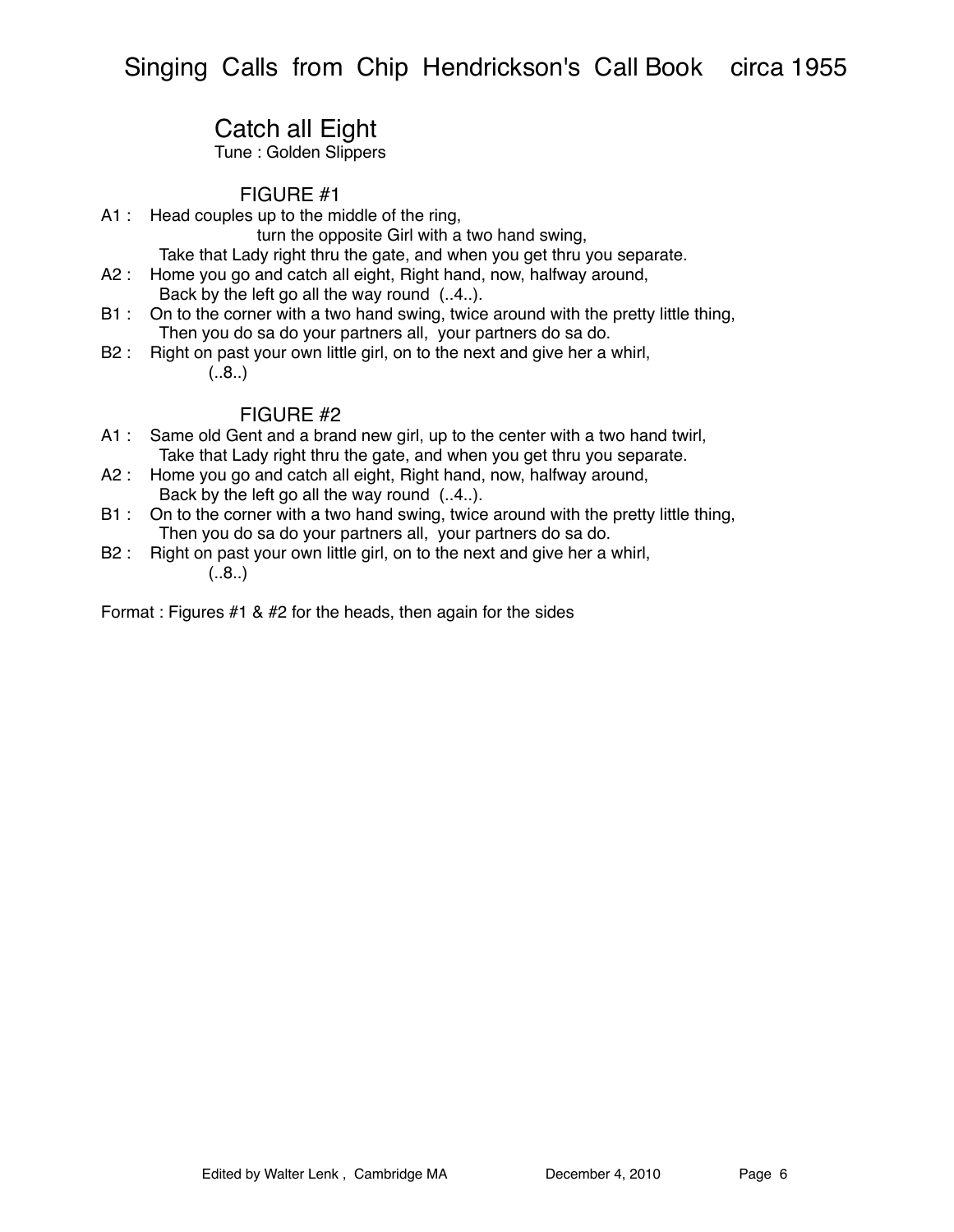# Cindy Lou I

Tune :

### **INTRODUCTION**

- A1 : Allemande left your corner, allemande right your own, Allemande left your corner, and promenade your own.
- B1 : Promenade home, home Cindy, promenade home with me, Come along home Cindy, and take a walk with me.

### FIGURE

- A1 : Head four go down the center, and split the ring in two, Come in the open window, and swing with Cindy Lou.
- A2 : Side four go down the center, and split the ring in two, Come in the other window, and swing with Cindy Lou.
- B1 : Allemande left your corner, allemande right your own, Go back and swing the corner, and promenade her round.
- B2 : Promenade home, home Cindy, promenade home with me, Come along home Cindy, and take a walk with me.

#### BREAK #1

- A1 : Four Ladies to the center, you circle once around, Come home and swing your partner and promenade around.
- B1 : Promenade home, home Cindy, promenade home with me, Come along home Cindy, and take a walk with me.

#### BREAK #2

- A1 : Four Gents into the center, and circle once around, Go home and swing with Cindy, and promenade her round.
- B1 : Promenade home, home Cindy, promenade home with me, Come along home Cindy, and take a walk with me.

### ENDING

- A1 : Honor to your partners, and to your corners all, Wave to the opposite Lady, then promenade the hall.
- B1 : Promenade home, home Cindy, promenade home with me, Come along home Cindy, and take a walk with me.
- Format : After the introduction, heads lead the figure, then sides lead, followed by break #1. Heads lead again, then sides, with break #2 and ending.
- + In the east it is suggested that the swing is eliminated after the allemande left and the allemande right, and just promenade the corner.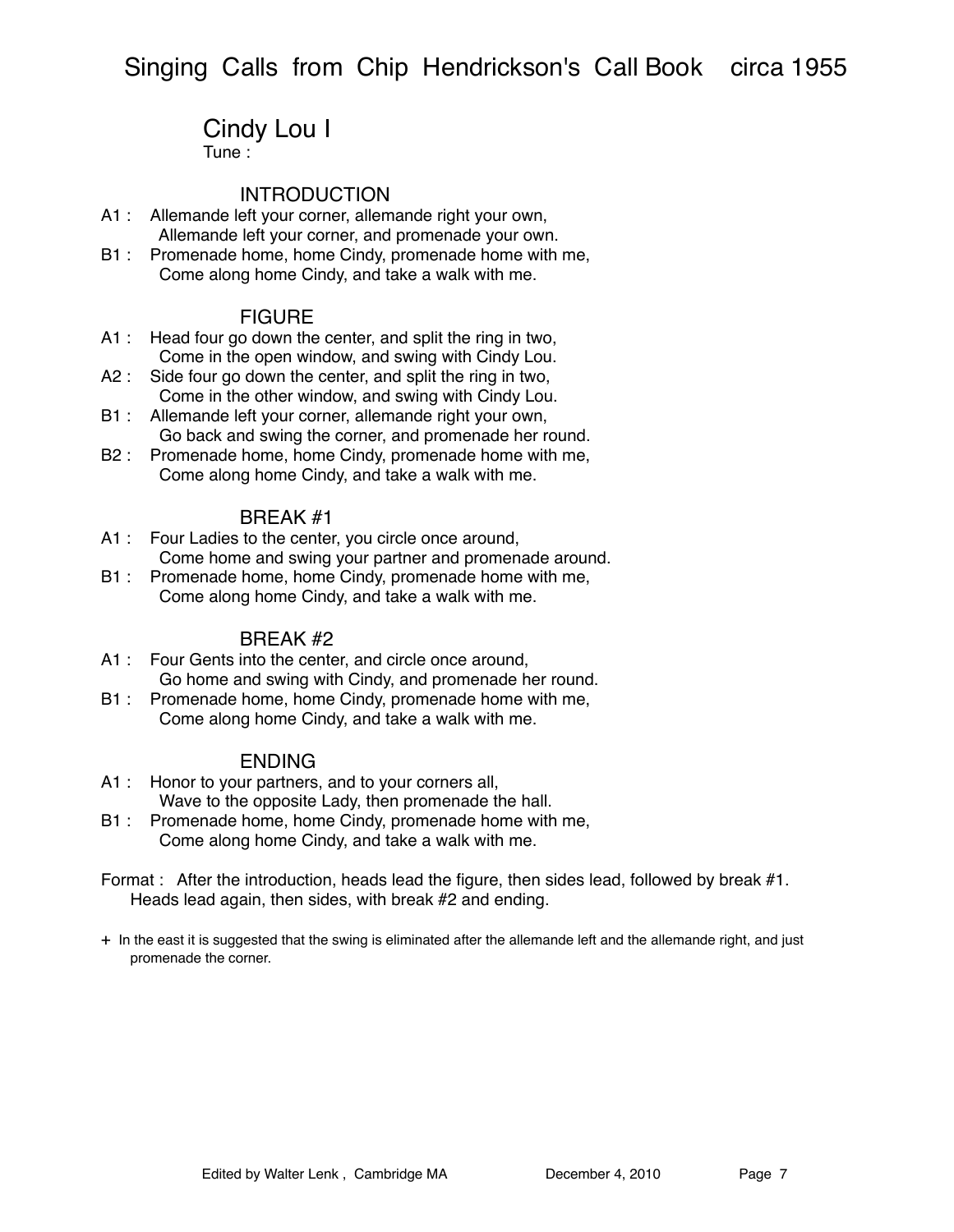# Comin' Round the Mountain

Tune : Comin' Round the Mountain

### **INTRODUCTION**

- A1 : Now it's allemande left, and a grand right and left, When you meet your partner you promenade the set.
- B1 : Don't you worry, don't you fret, Judgment day ain't comin' yet. Promenade the mountain, promenade.

### FIGURE

- A1 : Oh! The head couple Ladies chain, the side couples swing, Chain 'em round the mountain, chain 'em home.
- B1 : And the side couple Ladies chain, head couples swing again, Chain 'em round the mountain, chain 'em home.
- A1 : Now it's allemande left the corner, pass on by your partner, Swing the next Gal on the right.
- B1 : Promenade that Lady fair, right on back home from there, Promenade the mountain, promenade.

Format : Introduction, then once thru the figure for each of the four couples.

## Crawdad Square

Tune : Crawdad Song

### **INTRODUCTION**

- A1 : Honor your partner, swing your corner Lady. Honor your corner, swing your pretty baby.
- B1 : Back to the corner with your left hand, off you go in a right and left grand, Honey.....Baby....Mine.

- A1 : The first old couple promenade the outside, The two side Ladies chain across the inside.
- B1 : Head two couples right and left thru, turn 'em boys like you always do.
- A1 : Two head Ladies chain across the ring. Side couples right and left thru, while the two head couples swing.
- B1 : Two head Ladies chain across, while the side couples swing.
- A1 : Two side Gents step across, and swing the Gal you almost lost.
- B1 : Head two couples right and left back home.
- Format : Introduction, then once thru the figure for each of the four couples (with break each time -Use patter break - Allemande left, grand right and left, promenade home, Honey.....Baby....Mine).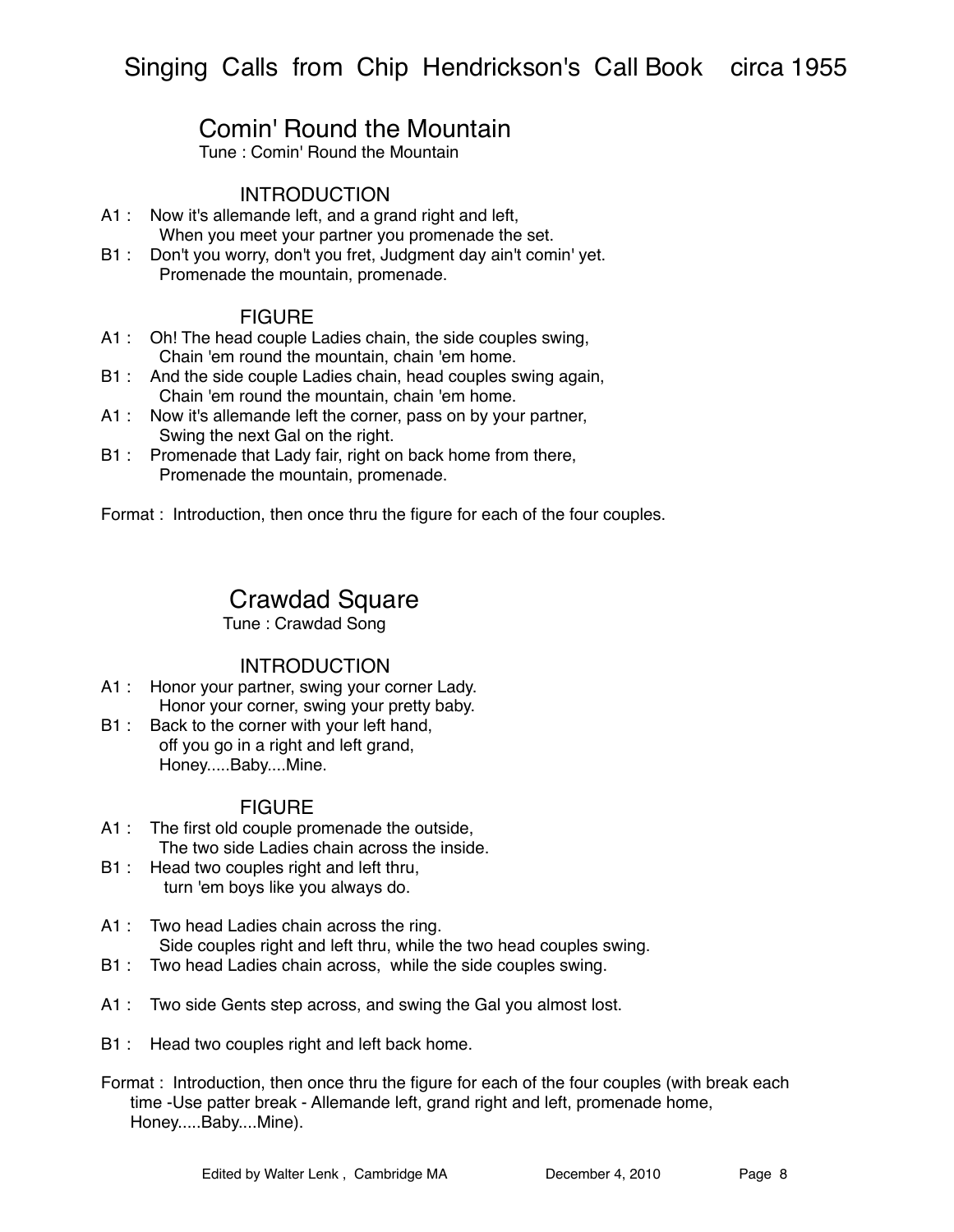# Dip and Dive Six

Tune : Redwing

## **FIGURE**

- A1 : First couple right and circle half, the inside couple arch. Now dip and dive away you go, the inside high, the outside low.
- A2 : Over and under and go like thunder, hurry, boy, and don't you blunder, Dip right thru to the opposite two, and circle half around.
- A1 : Now duck to the last, circle half, the inside couple arch. Dip and dive and duck and dive, here's a ten spot, there's a five.
- A2 : Hurry, hurry, hurry, let's go, one above and one below, Now duck right home, and swing your own, everybody swing.
- B1 : Oh! You all swing your pretty little redwing, Now promenade her, and serenade her.
- B2 : (16 Promenade)

Format : Once thru the figure for each of the four couples.

# End of the World

Tune : til the end of the world ?

### INTRO

- A1 : Now you all do sa do on the corner, Go back home and you swing with your own.
- A2 : Allemande left the corner and a right hand to your own, Grand right and left down that old winding lane.
- B1 : Oh! you do sa do your Lady when you meet her, Promenade with that pretty girl.
- B2 : .......

And you swing "til the end of the world".

### FIGURE

- A1 : Now the two head couples go forward and back, while the two side couples swing, And the two head couples right and left thru, while the two side Ladies chain.
- A2 : Now the two head Ladies chain, and the sides half promenade, All around your corner (can also be a do sa do), then you swing your pretty maid.
- B1 : Now it's allemande left the corner, and you pass right by your own, You swing the right hand Lady and take her for your own.
- B2 : Promenade that pretty little girl, Promenade to the "end of the world" (Gents promenade home to Ladies position).

Format : Intro, Figure 2X for Heads, Intro as break, Figure 2X for Sides, Intro as Ending.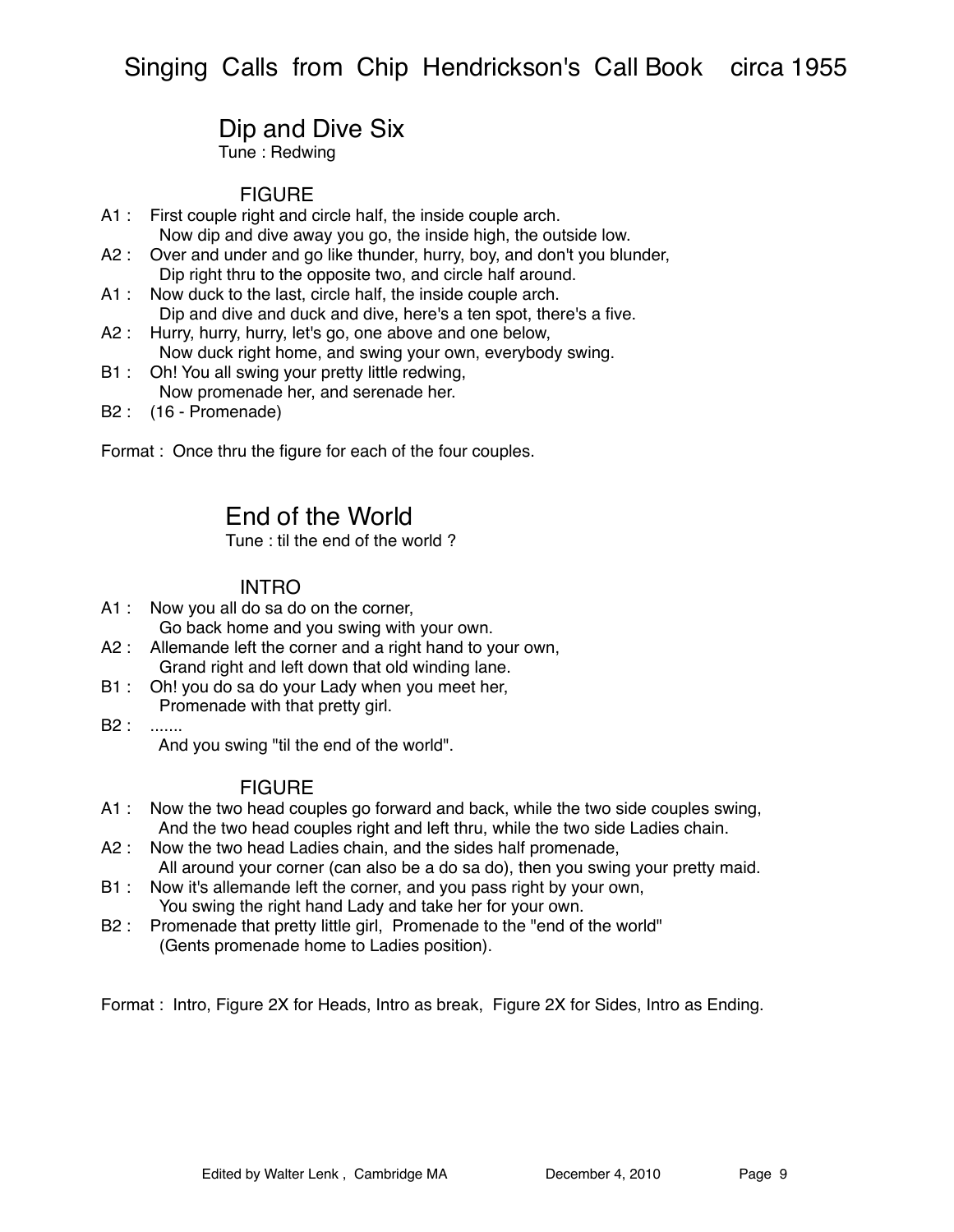# Fall River Line

Tune : ?

### **INTRODUCTION**

- A1 : All join hands and circle left, you circle left around, Break and swing your partners now, you swing' em all around.
- A2 : Join hands again and circle right, back to your places all, .............

### **FIGURE**

- A1 : The two head couples promenade half around the outside ring, Up the center and you right and left thru til you get back home again.
- A2 : Circle up four with the couple on the right, break the ring and form two lines, Forward up eight and fall back eight, on the old Fall River Line.
- B1 : Chain those Ladies cross the set...... Chain those Ladies down the set,.....
- B2 : Chain those Ladies cross the set, turn around and watch 'em go, Chain them home, you chain them home, and hand them to their beaux.
- C1 : Now you allemande left with your corner, and you allemande right with your own, Swing that corner Lady there, you swing her all alone.
- C2 : Promenade with the one you swung, hurry up you're doing fine, Promenade like a big parade on the old Fall River Line.

Format : Introduction, Figure twice for Heads and twice for Sides.

## Form a Star and Balance Corners

Tune : Round up time in Texas

### **INTRODUCTION**

- A1 : Now it's honor to your partners, and the corners just the same, Allemande left with the corner, and the Ladies grand chain.
- A2 : Chain those Ladies 'cross the world, hurry up and don't you fall, Chain 'em back, take up the slack, and listen for my call.

### **FIGURE**

- A1 : The two head couples forward, half around with a right hand star, Then a left hand back and you balance with your corners where you are.
- A2 : The inside four turn the outside, and you balance once again, The inside four turn the star once more, and the corners you will swing.
- B1 : Everybody swing your corners, till the Lady's out of breath, Then you allemande left your next one, and a grand right and left.
- B2 : Meet your brand new partner, and promenade her home, You take that girl with the pretty little curl, and around the set you roam.

Format : Introduction, Figure twice for Heads and twice for Sides.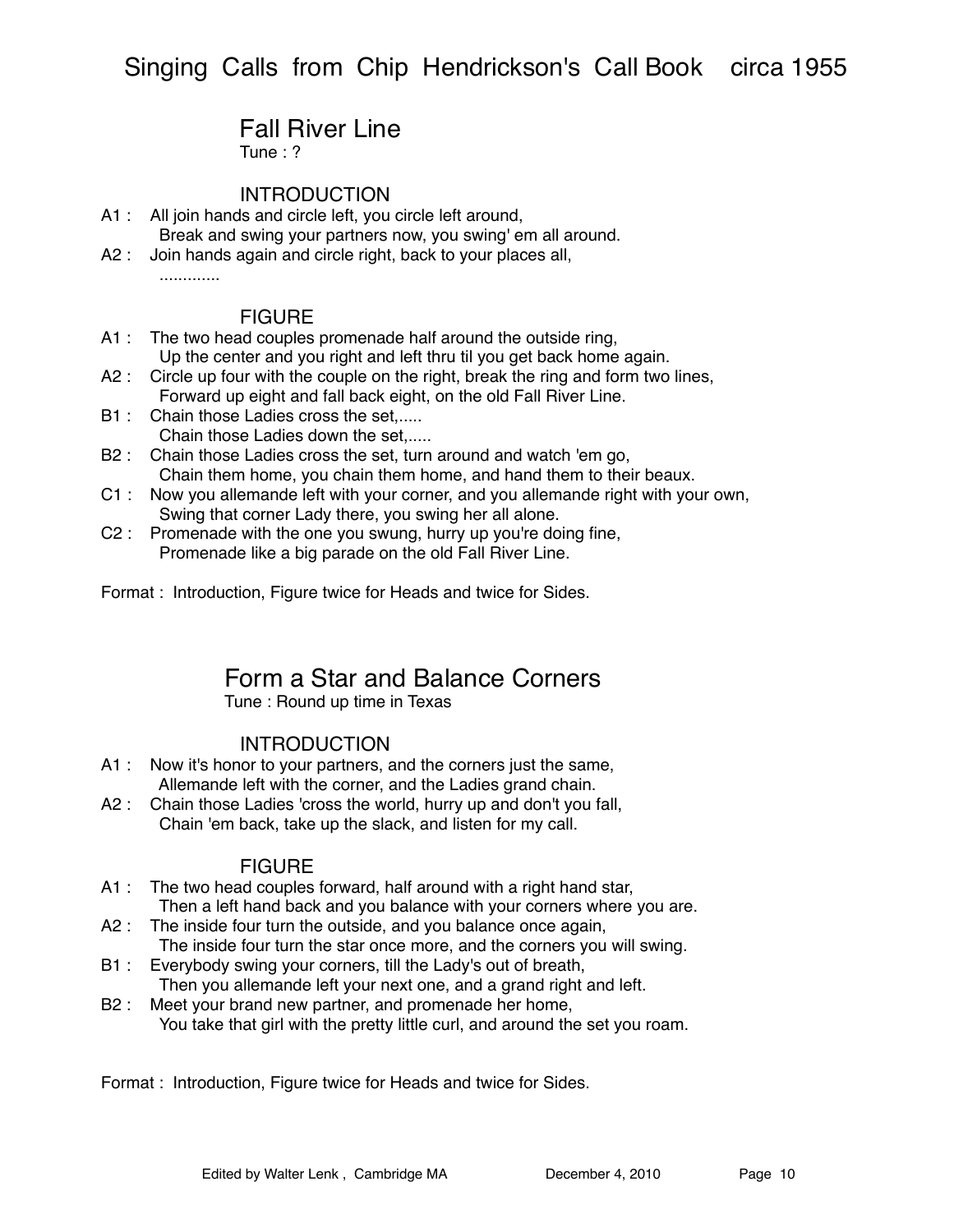# Forward up Six and Back

Tune : Camptown Races

### **FIGURE**

- A1 : First couple right and circle four, once round, once round, Leave that Lady go on to the next, and circle three hands round.
- A2 : Take that Lady on to the last, circle four, once more, Leave that Lady and home you go, ...all alone.
- B1 : Forward up six and back, Gents do a do sa do, With the right Lady high and the left Lady low, pass those Girls and around you go.
- B2 : Forward up six and back, Gents do a do sa do, With the right Lady high and the left Lady low, pass those Girls and around you go.
- C1 : Forward up six and back, Gents do a do sa do, With the right Lady high and the left Lady low, pass those Girls and around you go.
- C2 : Forward up six and back, Gents do a do sa do, With the right Lady high and the left Lady low, everybody swing your own,
- D1 : Swing you partner up and down, ... Everybody swing 'em round, ....
- D2 : Now promenade around you go, promenade around....

Format : Once thru the figure for each of the four couples.

# Four Leaf Clover I

### Tune : Spanish Cavalier

### **FIGURE**

- A1 : First couple to the right, circle four hands around, The Ladies in the center with a right hand around.
- B1 : Gents you turn them over, into a two leaf clover, And star promenade around, Boys.
- A1 : Now take two more, circle six hands around, The Ladies in the center with a right hand around.
- B1 : Gents you turn them over into a three leaf clover, And star promenade around, Boys.
- A1 : Now take two more, circle eight hands around, The Ladies in the center with a right hand around.
- B1 : Gents you turn them over into a four leaf clover, And star promenade around, Boys.
- A1 : Now everybody swing, you swing 'em up and down, Allemande left your corner, promenade your partner round.
- B1 : (Promenade)

Format : Once thru the figure for each of the four couples.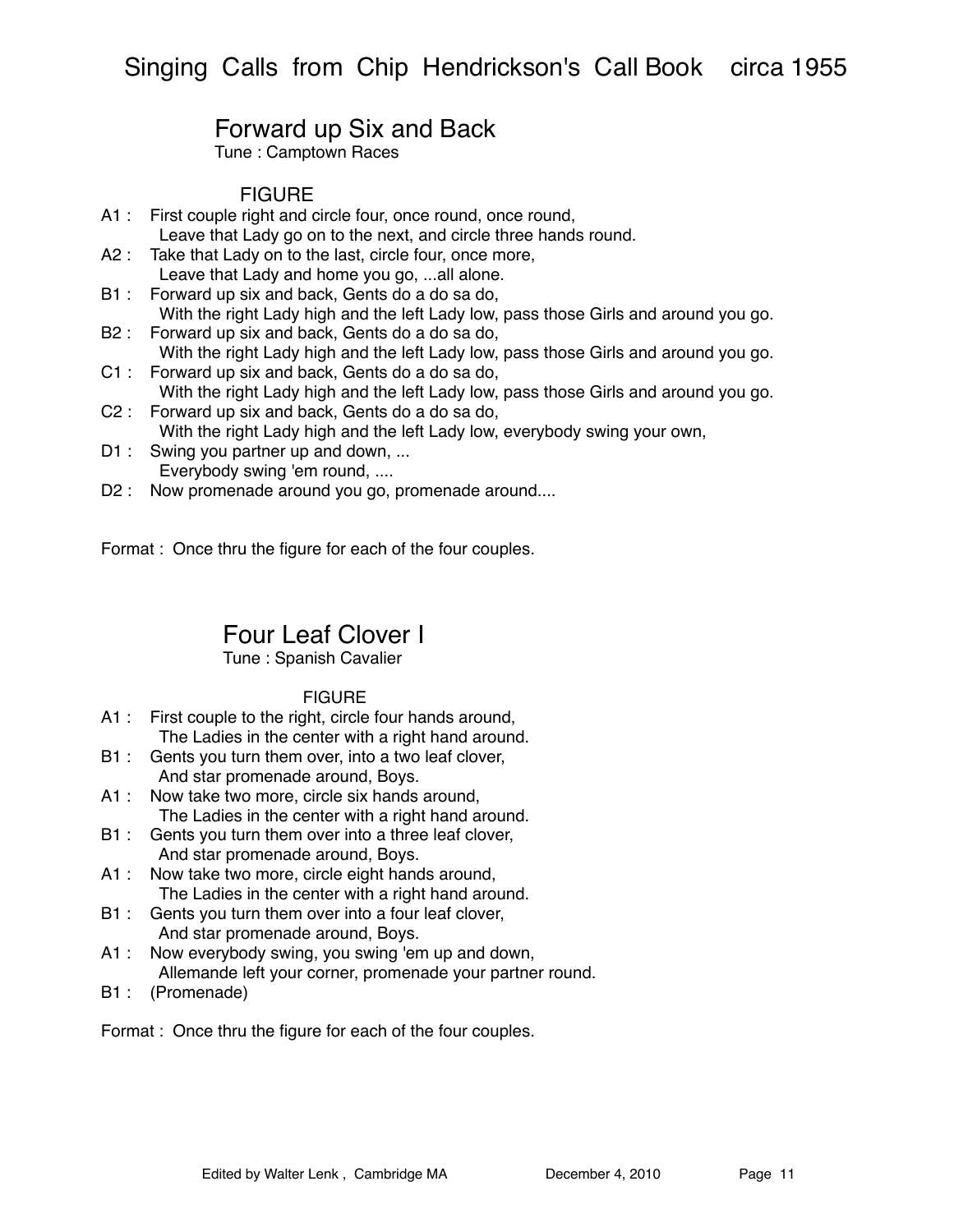# Gal I Left Behind Me

Tune : Gal I Left Behind Me (or Patter Call)

### FIGURE

- A1 : First couple right and circle four, 'till the Caller will remind you, To pass right through, and balance too, and swing the girl behind you.
- B1 : Keep on swingin' that girl around 'till the Caller will remind you, To pass right through, and say "Adieu", and swing your own beside you.
- A1 & B1 : It's on to the next...... (Continue the same as above).
- A1 & B1 : It's on to the Last...... (Continue the same as above)
- A1 & B1 : Use a break to finish for this couple.

Format : Once thru the figure and break for each of the four couples.

# Glory, Glory, Hallelujah

Tune : Battle Hymn of the Republic

### **FIGURE**

- A1 : The first old Lady promenade the inside of the ring, When you get back home again, you give your guy a swing.
- B1 : End your swing a facing out, the others fall in behind, Ladies go right, Gents go left, bring 'em down the line (8).
- A1 : The active couple do sa do, you do sa do your own, The next old couple do sa do, you do sa do your own.
- B1 : The third old couple do sa do, you do sa do your own. The last old couple do sa do, you do sa do your own.
- A1 : Now everybody go forward and back, I'll tell you the reason why, Forward again and pass right thru, then look her in the eye.
- B1 : Step right up and swing 'em home, you're swingin' mighty high, Swing your partner home
- A1 : You do sa do your corner now, your corner do sa do, You do sa do your partner too, your partner do sa do,
- B1 : You allemande left your corner and you allemande right your own, You allemande left the corner with a grand right and left, singing -
- C1 : Glory, Glory, Hallelujah, Glory, Glory, Hallelujah, Glory, Glory, Hallelujah, swing your partner round.

Format : ?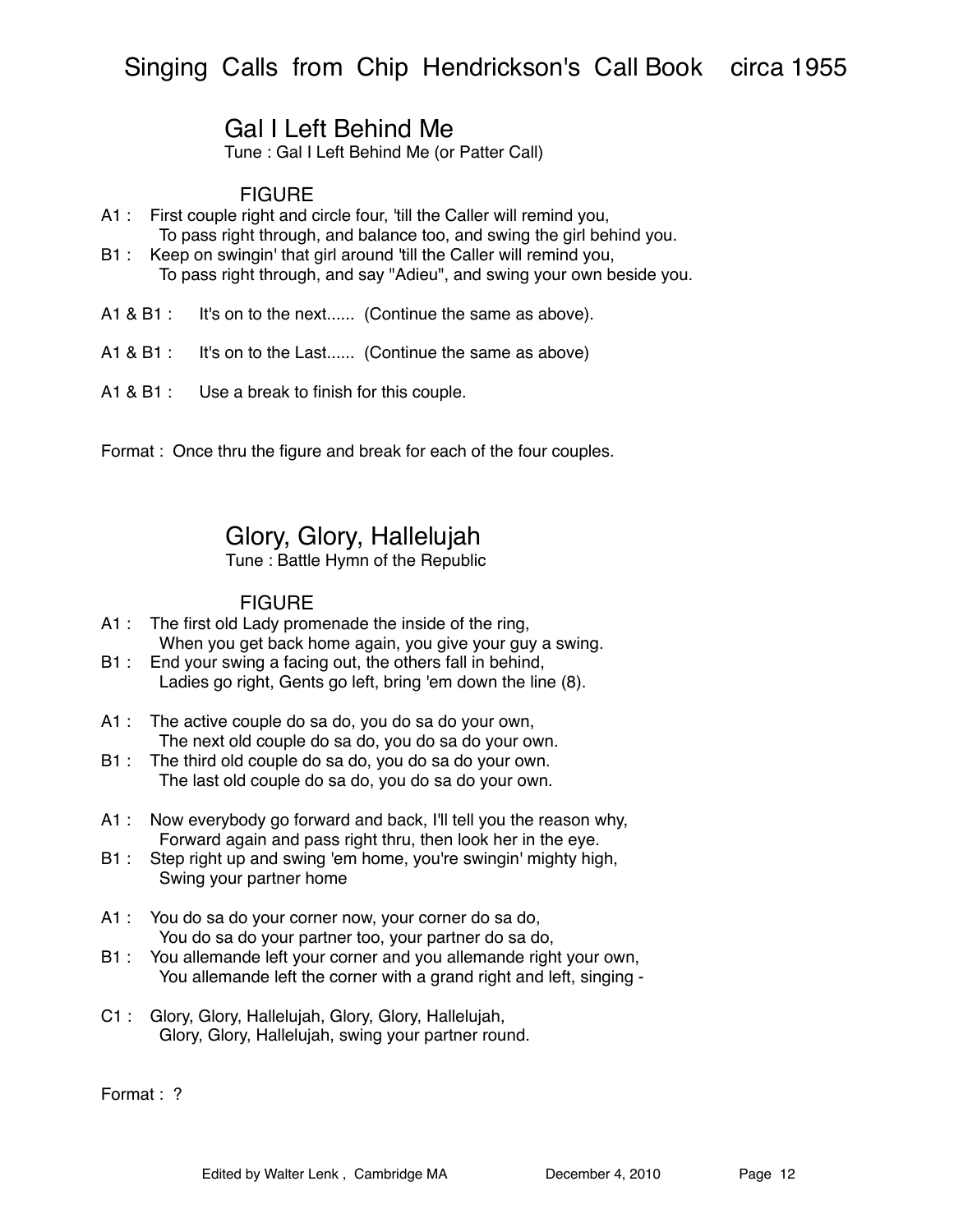# Hinky Dinky Parlez Vous

Tune : Hinky Dinky Parlez Vous, or Patter Call

### **INTRODUCTION**

- A1 : All join hands and circle left,  $(.4.)$ The other way back, you circle right, (..4..).
- B1 : When you get home, you swing your own, (..4.) And the two head Ladies ready for the call.

### FIGURE

- A1 : The two head Ladies go forward and back, (..4..) Forward again and do sa do, (..4..).
- B1 : Now do sa do your corners all, everybody do sa do, A right hand to your partner, and a grand right and left.
- $A1$  :  $(.16.)$
- B1 : When you get home you swing your own (..8..).

Format : Intro, Head Ladies, Side Ladies, Head Gents, Side Gents.

# Honolulu Baby

#### Tune : Spanish Cavalier

### **INTRODUCTION**

- A1 : Now it's allemande left, with the Lady on the left, And a grand right and left with your partner.
- B1 : All the way around, boys, all the way around,  $(.8.)$

### **FIGURE**

- A1 : First Gent to the right, circle three hands around, And swing with the other fellows Lady.
- B1 : Leave her alone, and then you go back home, And swing with your Honolulu baby.

Format : Introduction, then once thru the figure and intro for each of the four Gents.

# Hot Time I

Tune : Hot Time in the Old Town Tonight

### **FIGURE**

- A1 : Oh! The Ladies to the center, and stand there back to back, Gents you march around the outside of the track.
- A2 : Pass your partner by, and the next one you will swing, They'll be a hot time in the old town, tonight.

Format : Do figure 4 times for the Ladies, add Break, and then 4 times for Gents.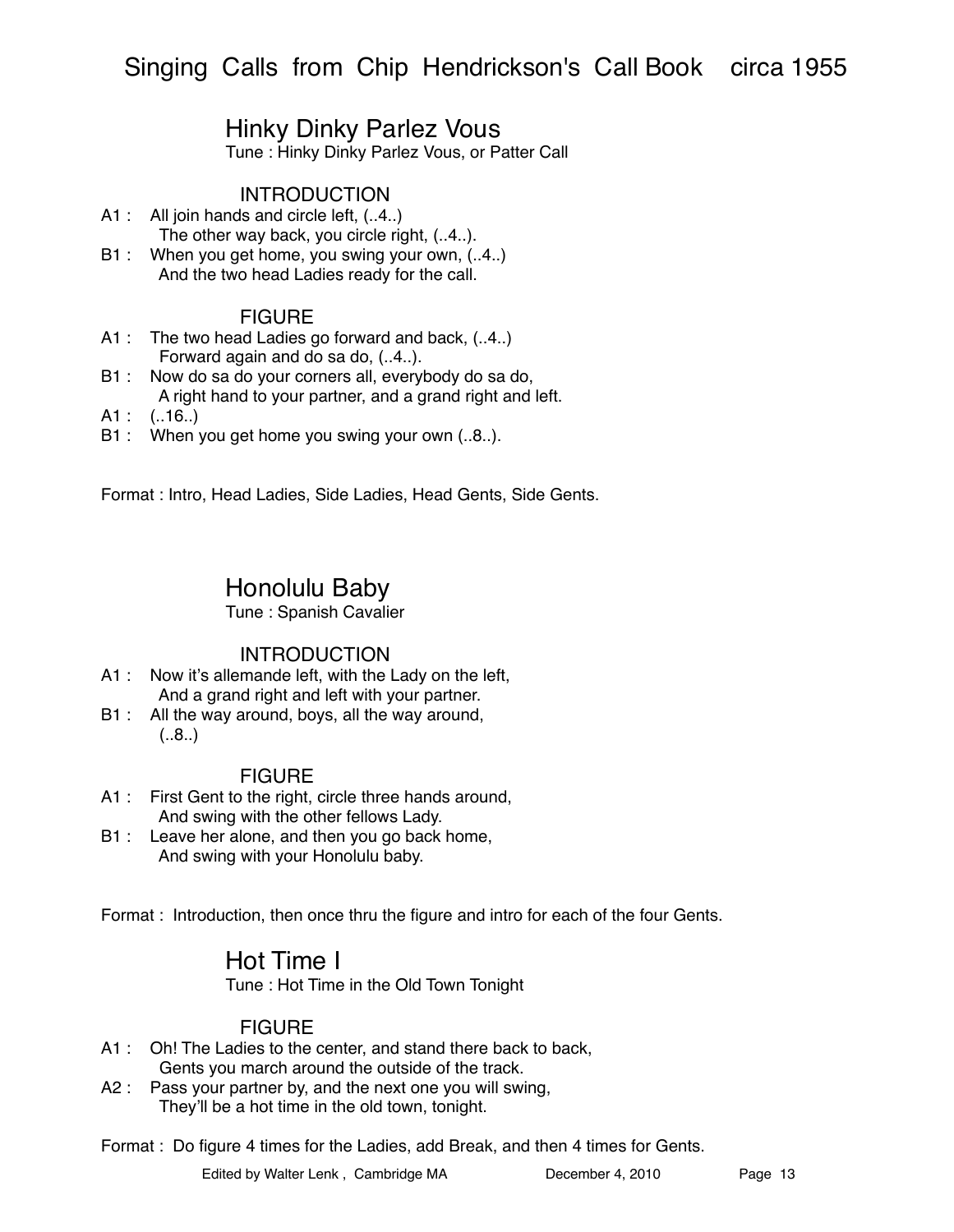# Hot Time II

Tune : Hot Time in the Old Town Tonight

### FIGURE

- A1 : Now the first couple right, and circle four hands ʻround, Now you take two more and circle six hands ʻround.
- A2 : Take two more and circle eight hands 'round, They'll be a hot time in the old town, tonight.
- A1 : Allemande left with the Lady on the left, Pass your partner by, and allemande right.
- A2 : Pass your partner by, and allemande left, And a grand right and left just halfway.
- A1 : When you meet your own you do sa do around, Take her in your arms and swing her up and down.
- A2 : Then you promenade back home with the finest gal in town, They'll be a hot time in the old town, tonight.

Format : Once thru the figure for each of the four couples.

## Hurry, Hurry, Hurry

Tune : ?

### INTRODUCTION

- A1 : Allemande left with the old left hand, and around the ring you go, It's a grand old right and left boys, on your heel and toe.
- B1 : Now when you meet your Honey, just do the do sa do, And promenade your Honey right back home.

### **FIGURE**

- A1 : First old couple lead to the right, circle four hands ʻround, Leave her there, go to the next - circle three hands ʻround.
- A2 : Take that couple on with you, circle five hands 'round Now leave those four, and join the line of three.
- B1 : The Ladies chain across the hall, but don't return. Now chain again along that line, just watch ʻem churn.
- B2 : Now turn and chain across the hall, don't let ʻem roam, Now chain the line, and turn your honey home.

Format : Introduction, then once thru the figure for each of the four couples.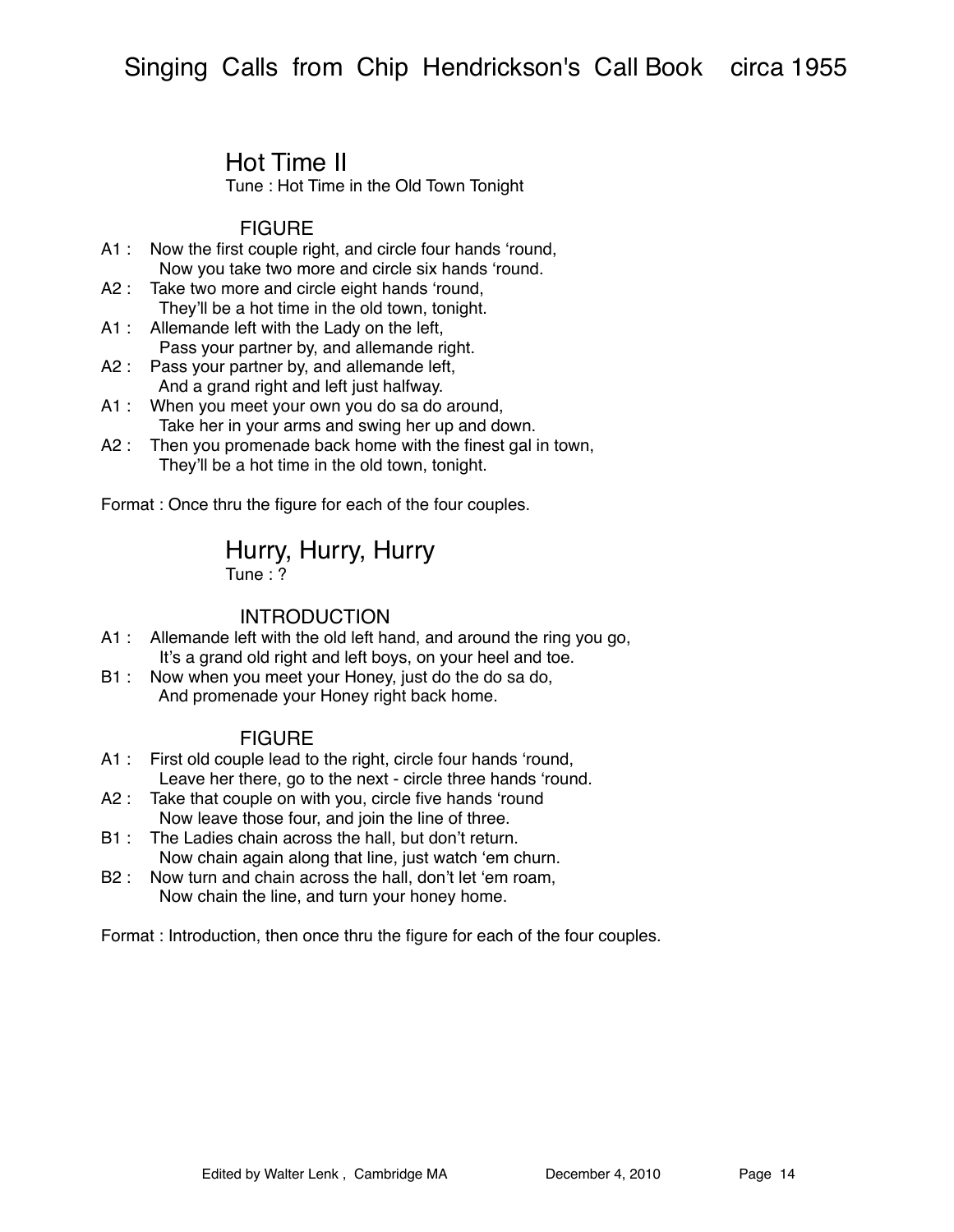# If You Got the Money, I Got the Time

Tune : If You Got the Money, I Got the Time

### **INTRODUCTION**

- A1 : Swing with your honey sonney, you've got the time, (..8..)
- A2 : Allemande left the corner, right hand to your own, Do a right and left grand, until you find your own
- B1 : Promenade your partner, boys, we'll have some fun, (..8..)
- B2 : Swing with your honey sonney, we've just begun.

#### **FIGURE**

- A1 : First and third go forward, now back you're doing fine Go forward again and pass right thru, divide and stand in line.
- A2 : Side two couples right hand star, turn it, make it shine, Swing with your corner Lady, she's got the time.
- B1 : Do sa do your corner, swing your honey fine, Swing and swing, then promenade, keep the Gals in time.
- B2 : Promenade that baby, she's got eyes that shine, Swing with your honey - sonney, you've got the time.

### **BRFAK**

A2 and B1: Same as introduction

B2 : Swing with your honey - sonney, we've just half done.

### ENDING

- A2 : Same as introduction
- B1 : Promenade your partners, were running short of time, Swing with your honey - sonney, you've got the time

Format : Introduction, Heads twice, Break, Sides twice.

## Jessie Polka Square

Tune : Jessie Polka

### **FIGURE**

- A1 : Well now the side couples arch, while the other two duck under, And you dip and you dive, home you go, don't you blunder.
- A2 : It's allemande left the corner, and you take your little partner, A star promenade now, do the Jessie polka.
- B1 : It's a heel and a toe, you dance it like you always do, Now turn the Ladies, send ʻem back, do it again with someone new.
- B2 : A toe and a heel, now dance along and hear me sing, Roll the Ladies right on back, do the polka once again.
- A1 : Now watch that corner Girl, and when she comes around, Take her in your arms, and swing her up and down.
- B1 : Now promenade that Lady, that pretty little baby,  $(.8.)$

Format : Once thru the figure for each of the four couples.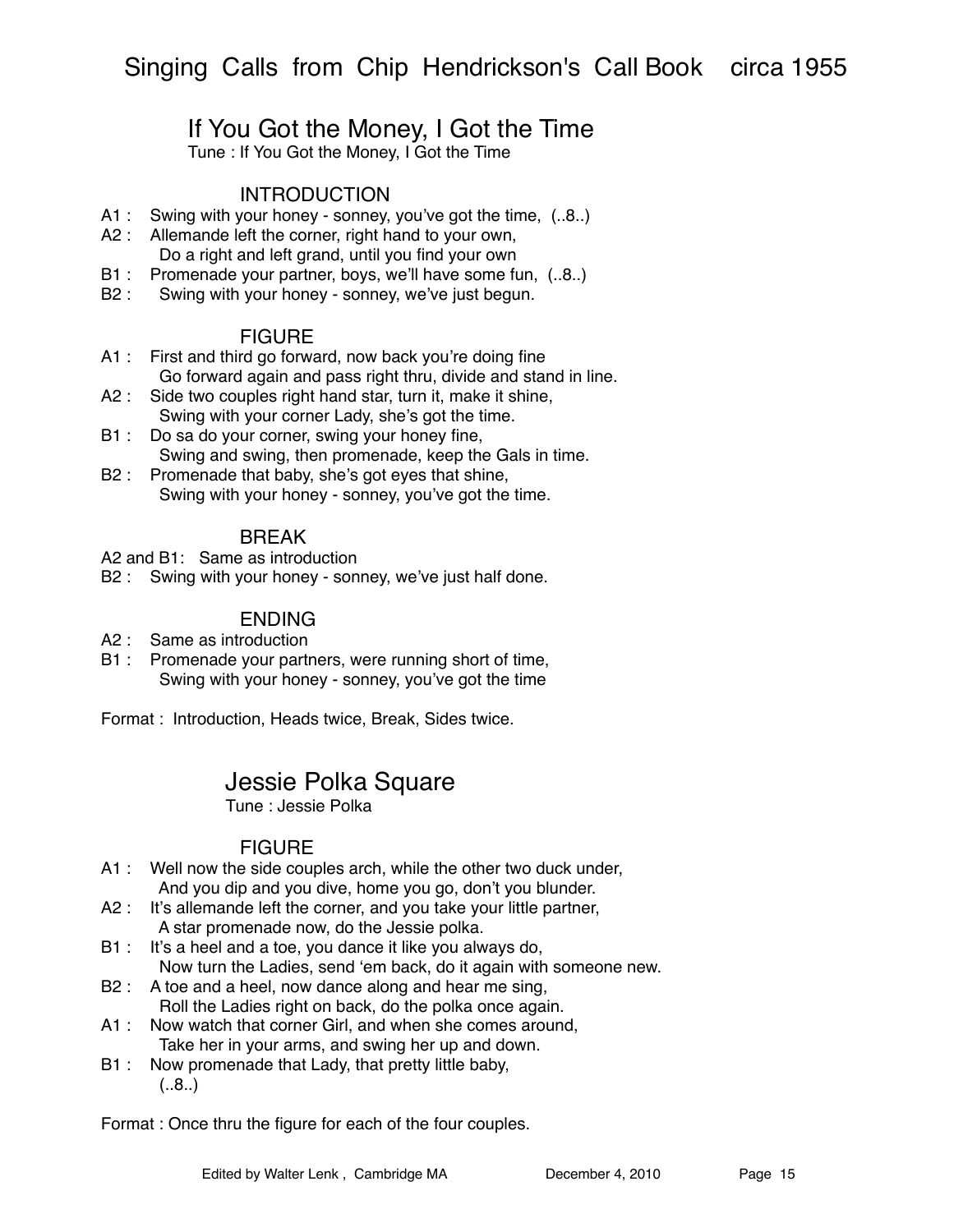# Just Because I

Tune : Just Because (Oh Susannah as alternate)

## **FIGURE**

- A1 : Well now the two head Ladies chain right over, And you chain those Ladies right back home again.
- A2 : Now the two side Ladies chain right over, And you chain right home again.
- B1 : Oh, you all do sa do on your corners, Now you swing that corner Lady ʻround.
- B2 : And you all promenade with that sweet corner Maid, Oh because, just because. Why ? because, just because

Format : Once thru the figure for each of the four couples.

# Just Because II

Tune : Just Because

### INTRODUCTION

- A1 : Honor to your partners, and to your corners all, Swing that opposite Lady, she's the one across the hall.
- A2 : Now runaway back home, swing and whirl your own, Thank your stars the bird hasn't flown.
- B1 : Allemande left with the old left hand, Partner right and a right and left grand. Hand over hand around that ring, (right and left with each pretty thing),
- B2 : Now promenade your partner, boys, Shout and sing with joy, Because, just Because.

### **FIGURE**

- A1 : Now the two head Ladies chain across, straight across the ring Send ʻem right on back, take your own and give her a swing.
- A2 : And the side two Ladies chain across, straight across the ring Send ʻem right on back, take your own and give her a swing.
- B1 : Allemande left your corner, allemande right your partners, Swing your corner Gal ʻround and ʻround.
- B2 : Now promenade that corner Boys, shout and sing with joy, Oh because, just because.
- A1 : It's all around your corner, that's the Gal from Arkansas, See-Saw ʻround your partner, she's the prettiest in the Hall.
- A2 : Now Gents to the center with a right hand star, star with the old right hand, Circle to your corner for a two time allemande.
- B1 : Turn ʻem once, turn ʻem twice, then back right off and bow real nice, Now a grand old right and left around the ring.
- B2 : Now promenade that dear old thing, throw your head right back and sing, Because, just because.

Format : Introduction, then once thru the figure for each of the four couples.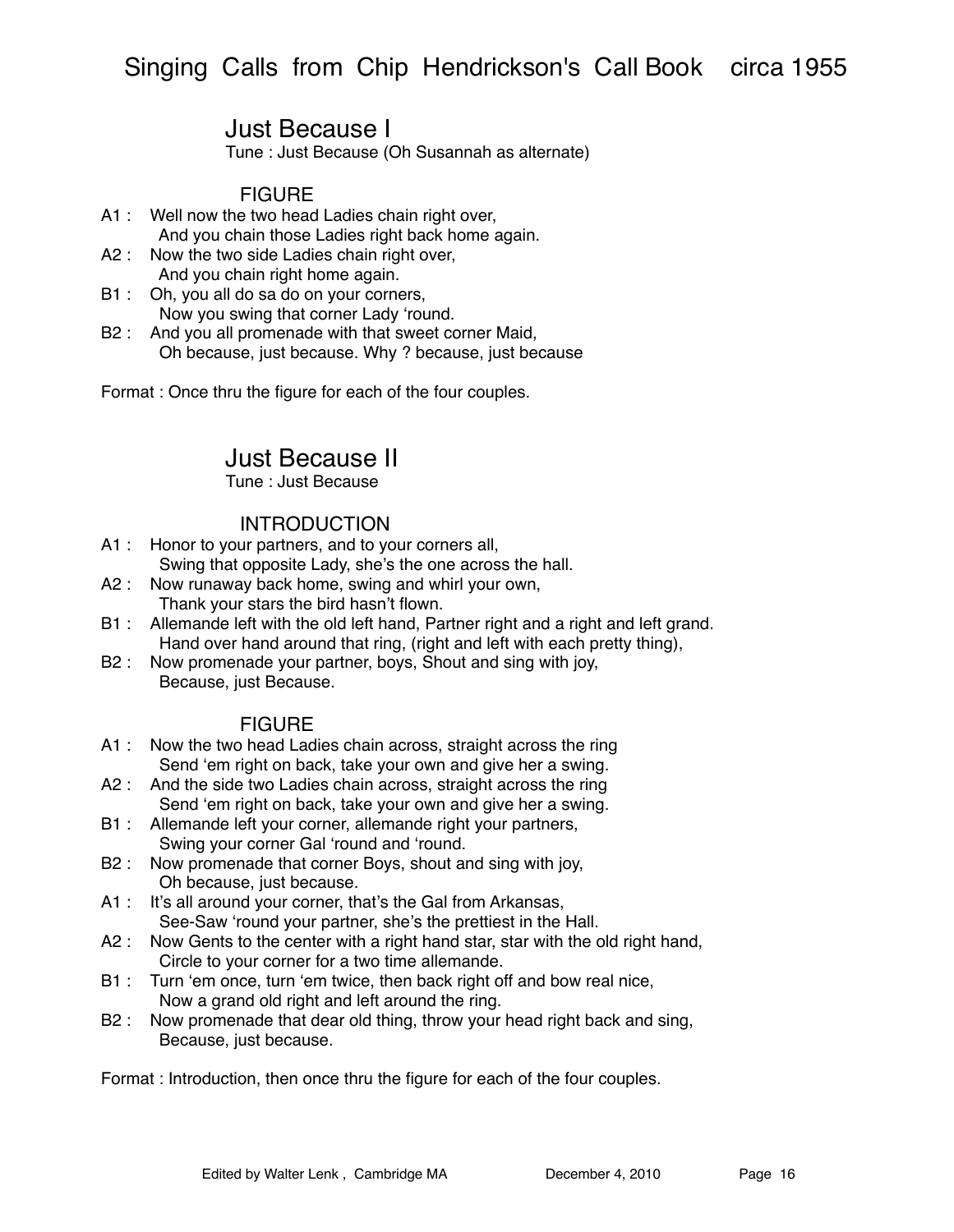# Kiss Her If You Dare

Tune : Listen to the Mocking Bird

### **FIGURE**

- A1 : Now the first couple promenade the outside, In the moonlight, in the Junelight,
- B2 : Swing her in the center, six hands around, And you kiss your little honey if you dare.
- B1 : Everybody swing your partner.  $(.8.)$
- B2 : And you promenade around the ring.  $(.8.)$

Format : Once thru the figure for each of the four couples.

## Ladies Chain, Sides Steal Tune : Redwing

### FIGURE

- A1 : The two head Ladies chain ..(4)..
- And you chain them back, side Gents go in steal that Girl, take her home again. A2 : Gents to the center with a right hand star, round you go but not too far.
- Left hand back with all your might, and swing the next girl on the right.
- B1 : You all swing your pretty little Redwing,
- Allemande left just one, and promenade the Gal you swung.
- $B2:$  ..(16)..

Format : Once thru the figure for each of the four couples.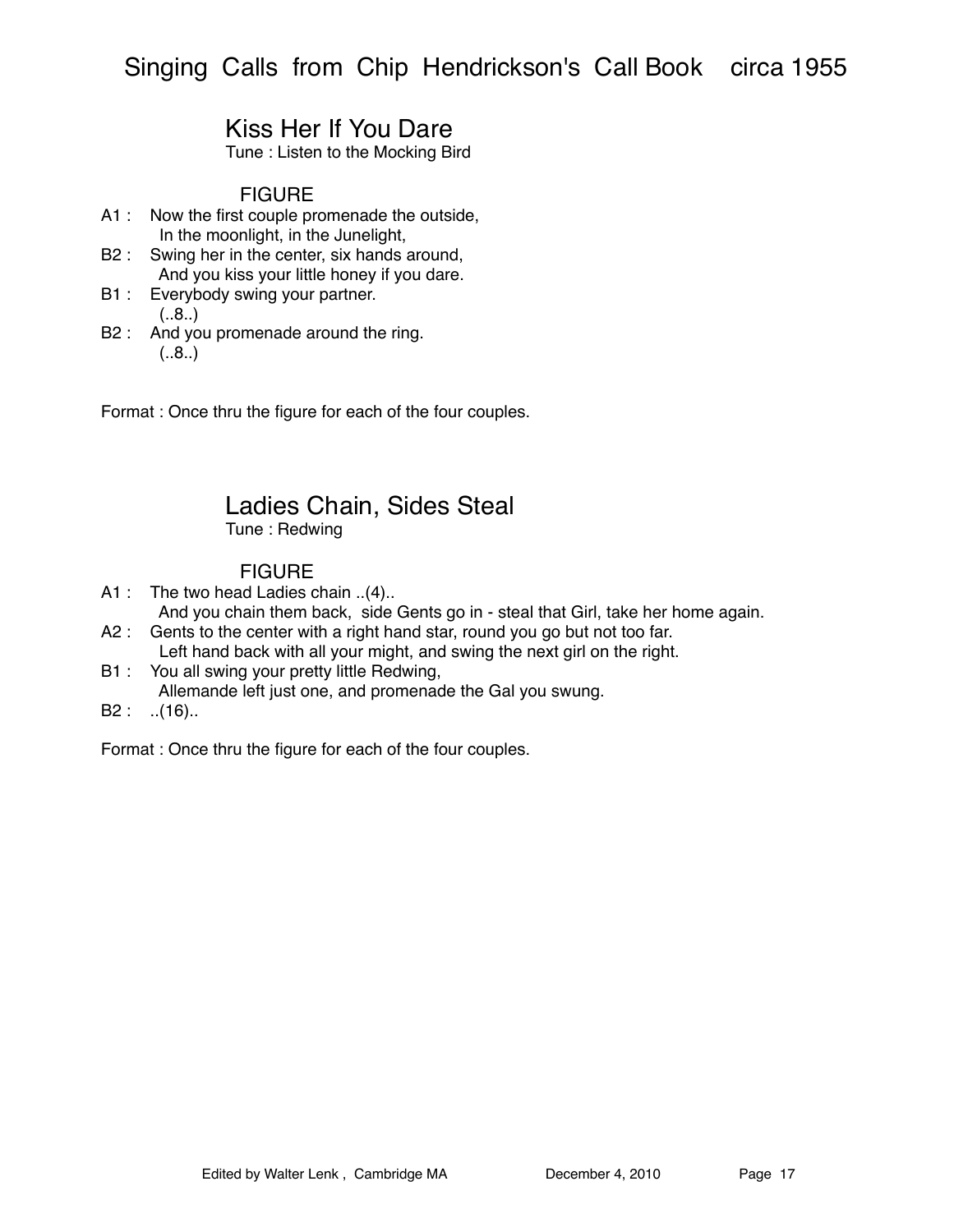## Lucy Long

Tune : ?

### **INTRODUCTION**

- A1 : Join your hands and circle left, you circle left around, The other way back on the same old track, you circle right around.
- B1 : Swing with Miss Lucy, you swing and have some fun, Allemande left with the corner, promenade the one you swung.
- $C1$  :  $(.16.)$

#### **FIGURE**

- A1 : The two head couples to the right and circle half a mile, Pass right through the other two, and swing your opposite Gal.
- B1 : Swing with Miss Lucy, swing her where you are, Take that Lady back to the sides and form a left hand star
- A1 : Right hand back to your corner, and keep on going strong, Pull her through with a whoop-de-do, and swing Miss Lucy Long.
- B1 : Swing with Miss Lucy, you swing her all day long, Allemande left with the corner, promenade the one you swung.
- $C1$  :  $(.16.)$

Format : Introduction, then once thru the figure for each of the four couples.

## Mac Namara's Band I (Paul Hunt)

Tune : Mac Namara's Band

### INTRODUCTION

- A1 : Join your hands and circle left, you circle left around, The other way back the other way back, you circle right around.
- A2 : Swing your partner up and down, everybody swing. Promenade your pretty maid, you promenade the ring.
- $B1: (.16.)$
- B2 : Allemande left your corners all,  $(.4.)$ Do sa do around your girl, and listen to the call.

### **FIGURE**

- A1 : First Lady go right, the Gent go left, and swing ʻem round and round, Go on to the next, go on to the next, and swing ʻem up and down.
- B1 : Meet her in the center sashay back to places all, Allemande left the corner girl, allemande left's the call

### BREAK

A1 : Now it's a grand right and left (..28..)

Format : Introduction, then once thru the figure and break for each of the four couples.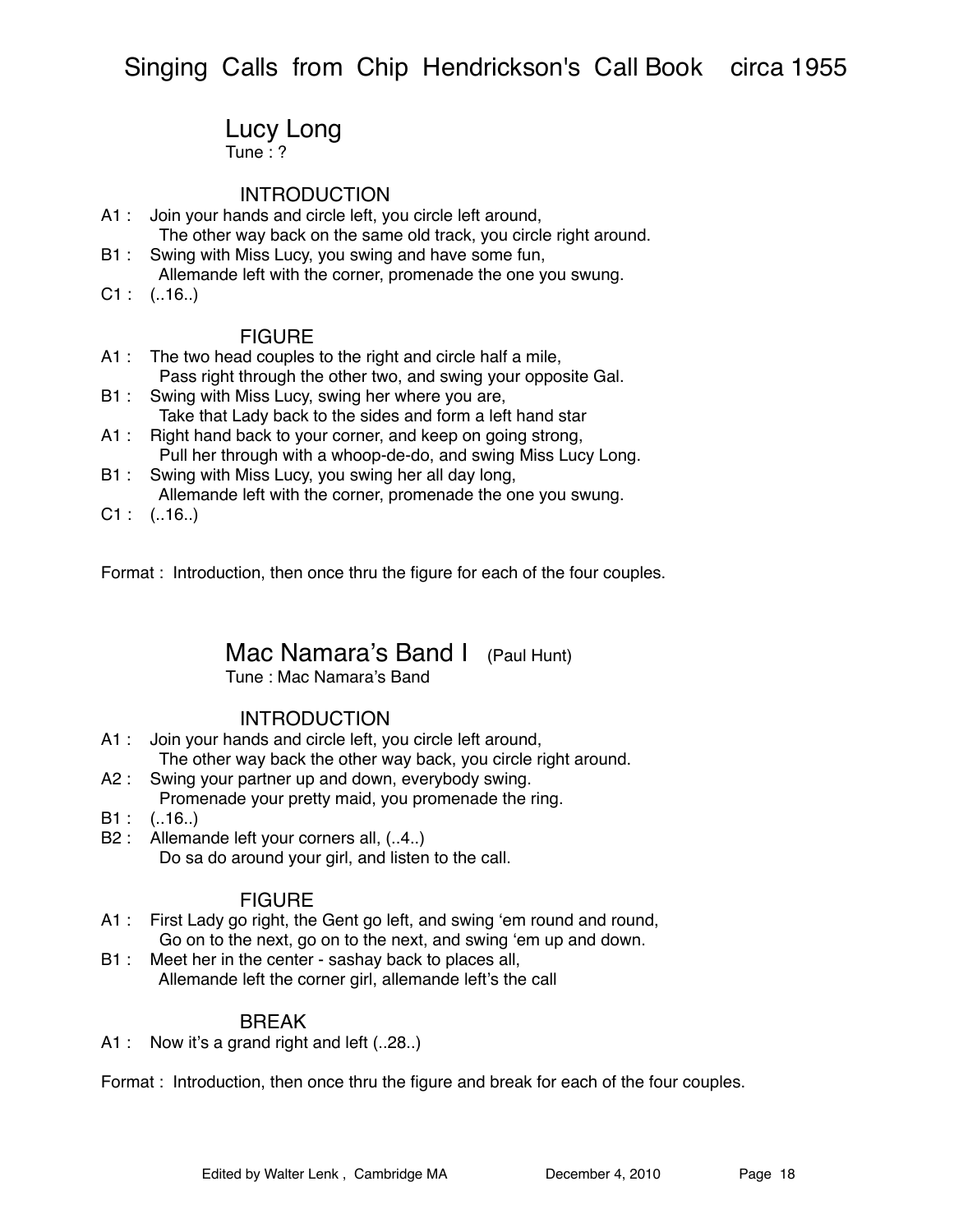## Mac Namara's Band II (Al MacLeod)

Tune : Mac Namara's Band

### INTRODUCTION

- A1 : Join your hands and circle left, you circle left around, The other way back the other way back, you circle right around.
- B1 : Swing your partner up and down, everybody swing. Promenade your pretty maid, you promenade the ring.
- $C1$  :  $(.16.)$

### **FIGURE**

- A1 : Right elbow reel with your partners now, you reel ʻem round and round, Swing the Lady on the right, and you really go to town.
- B1 : You allemande left with the one you left, and swing the one you swang, ..Swing that Lady ʻround and ʻround, and let the rest go hang.
- C1 : Now it's allemande left grand right and left, all the way ... (..24..)

Format : Introduction, then once thru the figure for each of the four couples.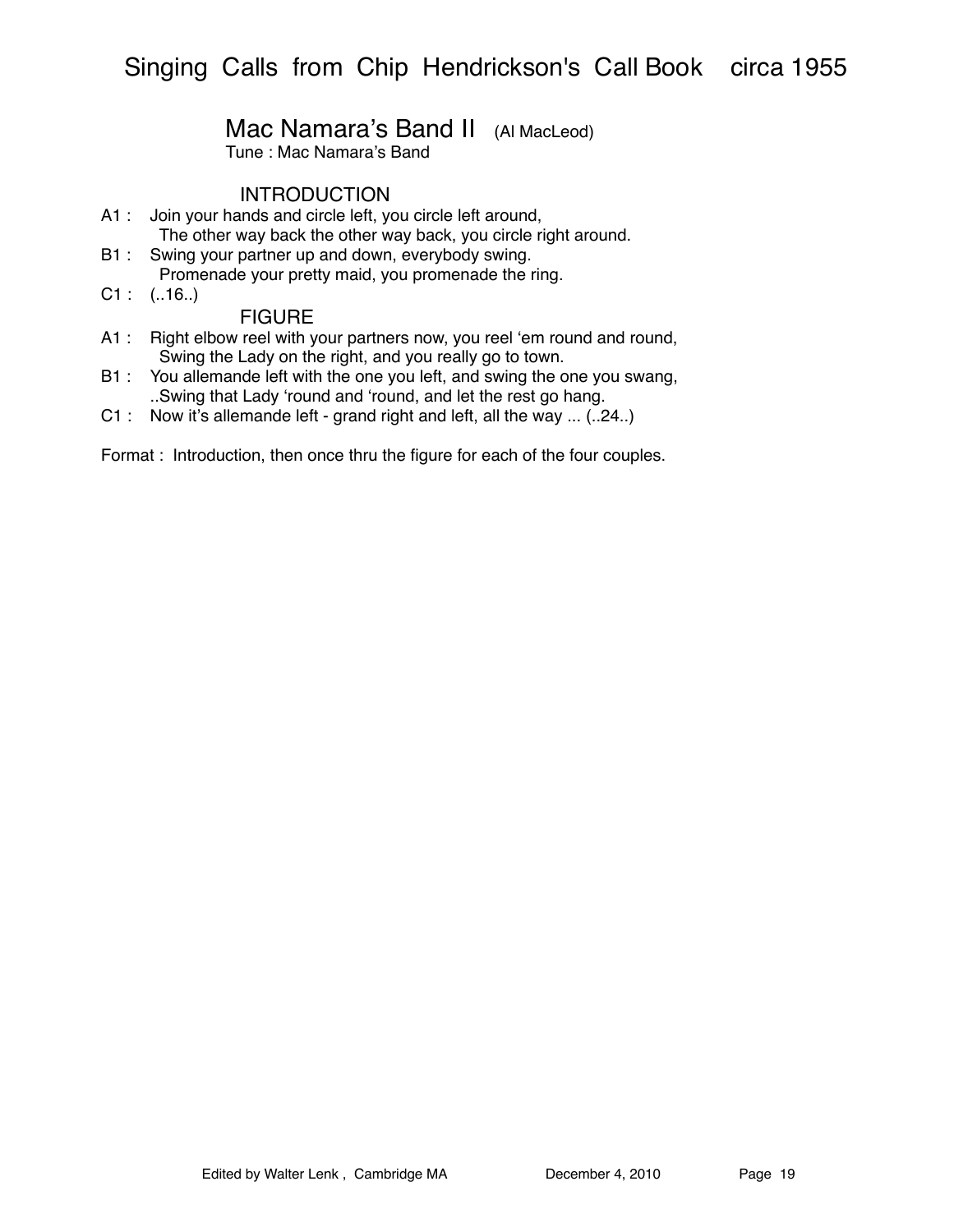# Mañana I

Tune : Mañana

### **INTRODUCTION**

- A1 : Now honor to your partner, and the Girl on your left hand, Allemande left this corner, now the old right and left and grand.
- B1 : When you meet your honey boys, you do sa do her neat, Swing your partner twice around, and promenade the street.
- C1 : (Sing) Mañana, Mañana, Mañana is good enough for me.

### FIGURE I

- A1 : Gentlemen star around that set, a left hand ʻround that girl, Star back home again real quick, another left hand whirl.
- B1 : A right hand 'round your corner, give your own a left hand swing, Now promenade that corner girl and everybody sing.
- C1 : (Sing) Mañana, Mañana, Mañana is good enough for me.

### FIGURE II

- A1 : Ladies star across the set, and left hand turn that man, Star back home and turn your own, with the old left hand.
- B1 : A right hand 'round your corner, give your own a left hand swing, Now promenade your corner girl and everybody sing.
- C1 : (Sing) Mañana, Mañana, Mañana is good enough for me.

#### BREAK

- A1 : Allemande left the corner, and you pass right by your own, Swing your right hand Lady Boys, you swing her all alone.
- B1 : Now run back home and swing your own, everybody swing, You promenade your Girl around, and everybody sing.
- C1 : (Sing) Mañana, Mañana, Mañana is good enough for me.

Format : Intro, Figure I, Figure II, Break, Figure I, Figure II, Break.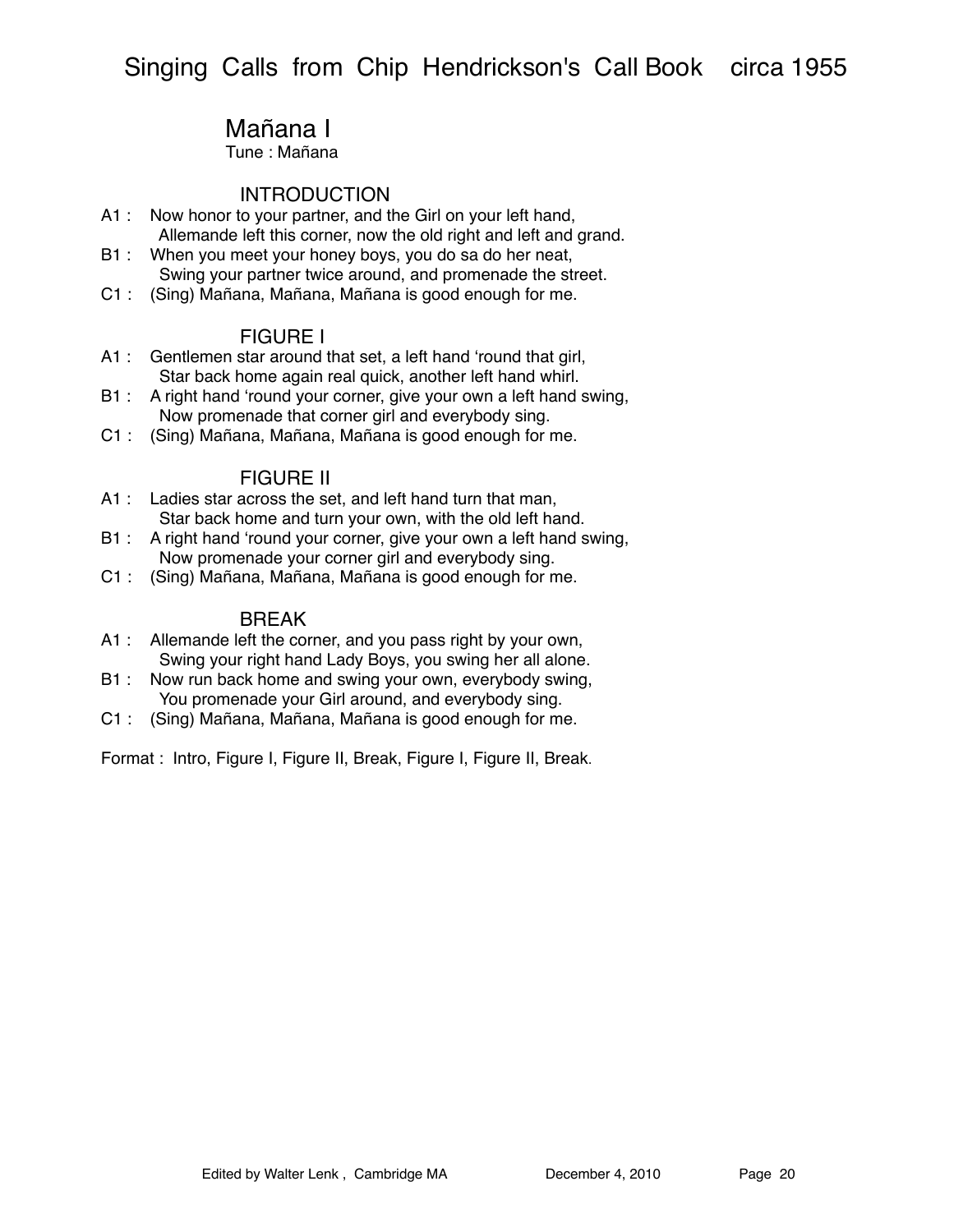# Marching Through Georgia I

Tune : Marching Through Georgia

## **FIGURE**

- A1 : Now the first old couple promenade the inside of the ring, Now when you get back home again, everybody swing,
- A2 : Swing your partner up and down, then promenade around, Single file, left arm up, and listen for my call.
- B1 : Hurray ! Hurray ! You're going the wrong (or right) way. Hurray ! Hurray ! You're going the wrong (or right) way.
- B1 : Now promenade right home again, and everybody swing, Swing your partner back home.

Format : Once thru the figure for each of the four couples.

# Marching Through Georgia II

Tune : Marching Through Georgia

## **FIGURE**

- A1 : Now the first old Lady promenade the inside of the ring, Then hurry home and give your man a great big healthy swing,
- A2 : End your swing a-facin' out, the others fall in behind, Ladies go right, the Gents go left, you bring ʻem down the line. (..8..)
- A1 : The active couple do sa do, you do sa do your own, The next old couple do sa do, you do sa do your own,
- A2 : The third old couple do sa do, you do sa do your own, The last old couple do sa do, you do sa do your own
- A1 : Now everybody go forward and back, I'll tell you the reason why. Forward again and pass right through, then look her in the eye.
- A2 : Step right up and swing 'em home, you're swingin' mighty high. That's the way we do it in Georgia.
- A1 : Allemande left your corner, and a right hand ʻround your own. Allemande left the corner again, around the ring you roam.
- A2 : When you meet your partner, Boys, you balance with that Girl. The right and left - continue on - go all around the world.
- A1 : Meet your little southern belle, you twirl and promenade. Take her to a Magnolia tree, it's cooler in the shade,
- A2 : Step right up and swing your own. ʻCause that's the way we do it down in Georgia.

Format : Figure for 1stLady, 2nd Gent, 3rd Lady, and 4th Gent.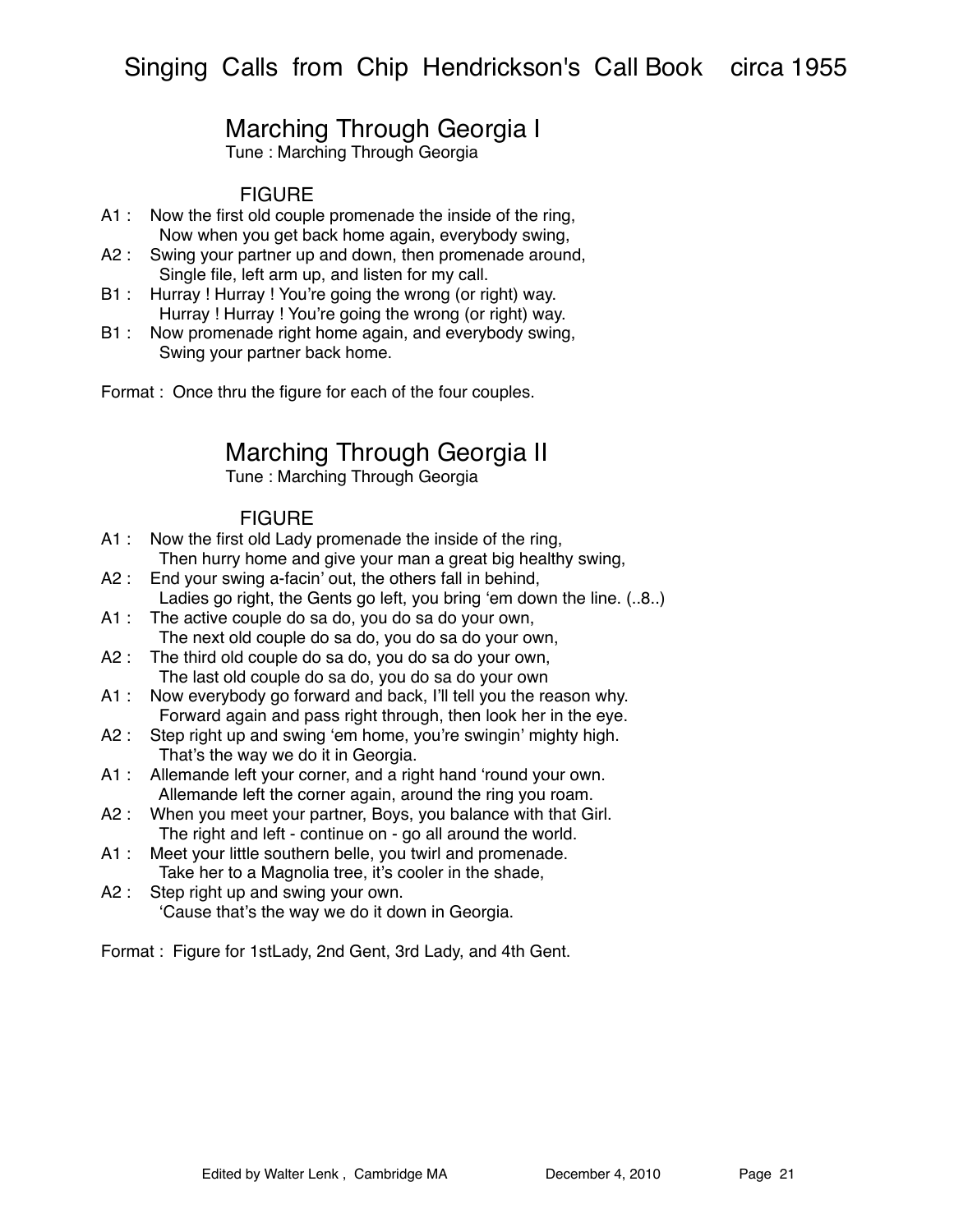# Mountain Music (as called by Al MacLeod)

Tune : I Like Mountain Music

## FIGURE

- A1 : The four Gents march around the outside of the circle, March as you listen to my call.
- A2 : Swing your good old partner, swing ʻem all the harder, Do sa do your corners one and all.
- B1 : Do sa do your partner, and then swing your corner, Gents all swing with the corner Maid, now take that Lady all promenade.
- $B2: , (.16.)$

Format : Once thru the figure for each of the four couples.

# My Little Girl

Tune : My Little Girl

### **INTRODUCTION**

- A1 : Honor your partners, honor your corner, Swing your partner, you swing ʻem all around.
- A2 : And you promenade the hall, you promenade the set Boys, And listen for my call.
- B1 : You allemande left the corner Lady, And a grand right and left halfway around
- B2 : You meet your own, and promenade home To the tune of my little girl.

### FIGURE

- A1 : First couple promenade around the outside, Around the outside of the ring.
- A2 : The Ladies chain right down the center, And you chain right home again.
- B1 : Two Ladies chain the right hand Lady, And you chain right home and sing.
- B2 : Two Ladies chain the left hand Lady, And you chain right home and sing.

### CHORUS BREAK

- A1 : You allemande left the corner Lady, And you allemande right with your own.
- A2 : You do sa do with the corner Lady, And you do sa do your own.
- B1 : And then you allemande left, grand right and left, All the way, all the way.
- B2 : (..16..)

Format : Intro, then once thru the figure and chorus break for each of the four couples.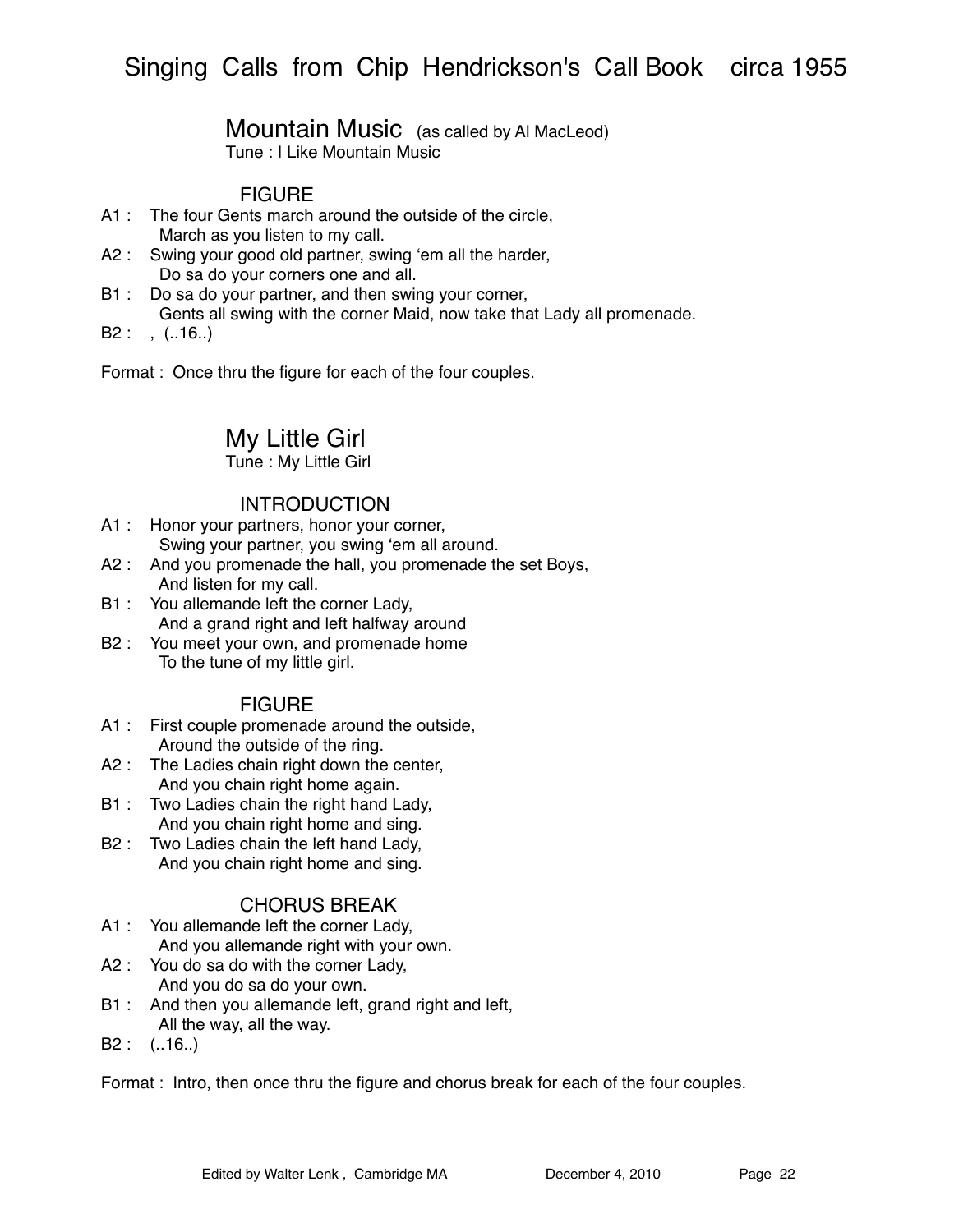# Nellie Gray

Tune : My Darling Nellie Gray

### **INTRODUCTION**

- A1 : Well now you all join hands and circle to the left, To the tune of my Darling Nellie Gray.
- A2 : Now you're all going wrong, so go back the other way, And you circle with your Nellie in the hall.
- B1 : Now it's allemande left with the Lady on the left, And a grand right and left just halfway.
- B2 : Oh, you promenade your darling when you meet her over there, Promenade with your darling Nellie Gray

- A1 : First couple to the right, and you circle four hands ʻround, Circle back the other way.
- A2 : Now a right hand across and a left hand right back, And you swing your darlin' Nellie Gray.
- B1 : Take her on to the next, and you circle four hands ʻround, Right and left through with Nellie Gray.
- B2 : Right and left back on the same old track, And you swing your darlin' Nellie Gray.
- C1 : Take her on to the last, and you circle four hands ʻround, The two Ladies chain across the way..
- C2 : You chain right back on the same old track, And swing your darlin' Nellie Gray.
- + Repeat for remaining couples.
- + OR : Have head couples go right, left and center, followed by side couples.
- + OR : Use any one figure.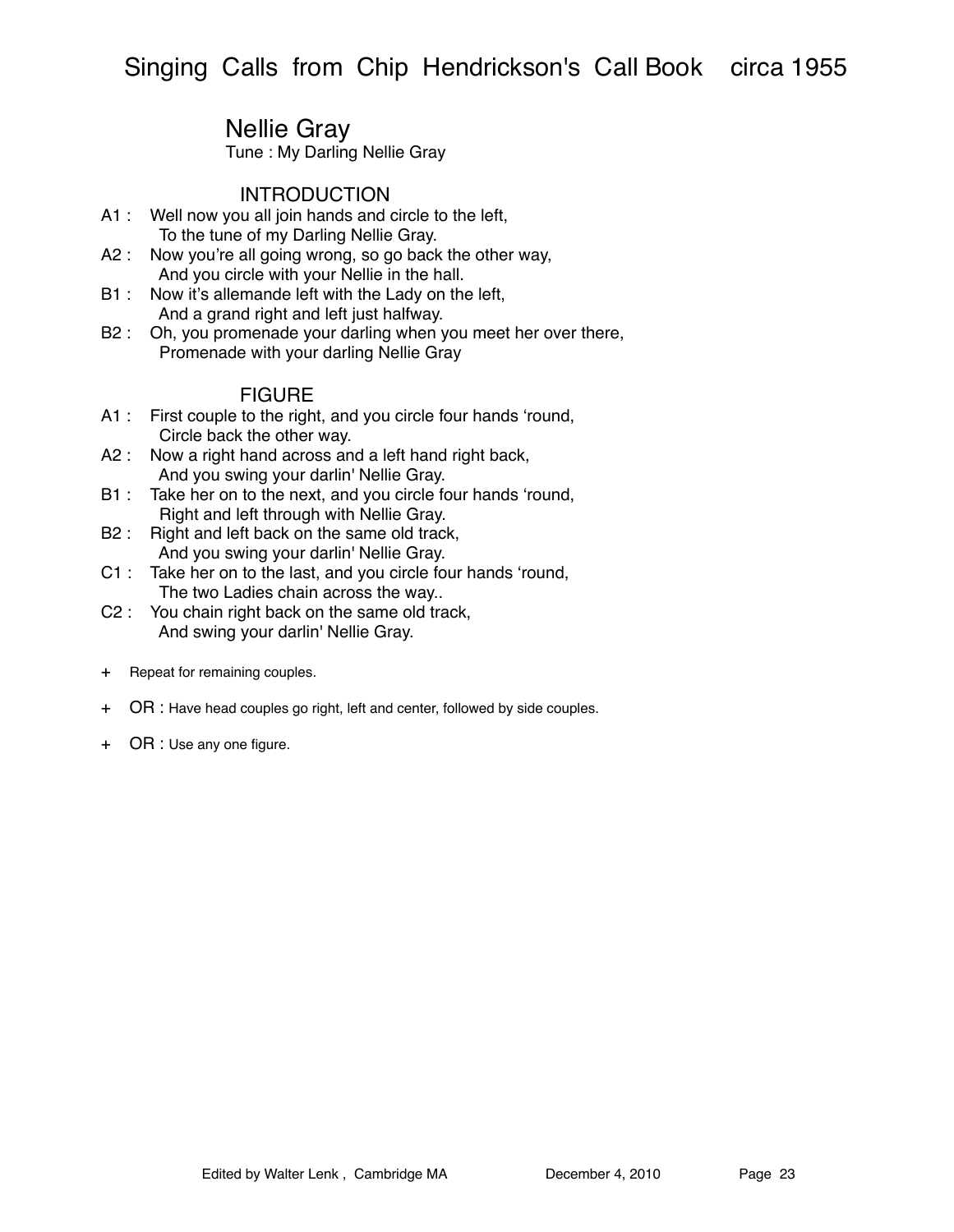# Oh Susannah I

Tune : Oh Susannah

### **INTRODUCTION**

- A1 : Join your hands and circle left, you circle left around, The other way, the other way back, you circle right around
- B1 : Swing your partner up and down, everybody swing.  $(.8.)$

### **FIGURE**

- A1 : First Lady go right, the Gent go left, and circle three hands ʻround, On to the next and balance there, you balance up and down.
- B1 : Circle half, the Ladies chain, chain those Ladies o'er, And chain ʻem back on the same old track (..4..).
- A1 : A right and left through and home you go, and everybody swing, Swing your partners ʻround and ʻround, and promenade the ring.
- $B1: (.16.)$
- + Repeat for Second couple, then call :

### BREAK

- A1 : Home you go with an allemande left, with the corners allemande all, Greet your Honey with a grand right and left (..4..).
- B1 : Swing your partner when you meet, everybody swing, And promenade your pretty maid, you promenade the ring.
- + Then call figure for third and fourth couples. Repeat break for ending.

# Oh Susannah II (Chip Hendrickson)

Tune : Oh Susannah

### **INTRODUCTION**

- A1 : Join your hands and circle left, you circle left around, The other way, the other way back, you circle right around
- B1 : Swing your partner up and down, everybody swing.  $(.8.)$

- A1 : Now the two head Gents cross right over, with the opposite swing, Now the two side Gents cross right over, and do the same old thing.
- B1 : Now do sa do the corners, on the corners do sa do, And you do sa do your partners all, you do the do sa do.
- A1 : Now you swing your corner up and down, everybody swing, And promenade your pretty maid, you promenade the ring.
- B1 : (..16..)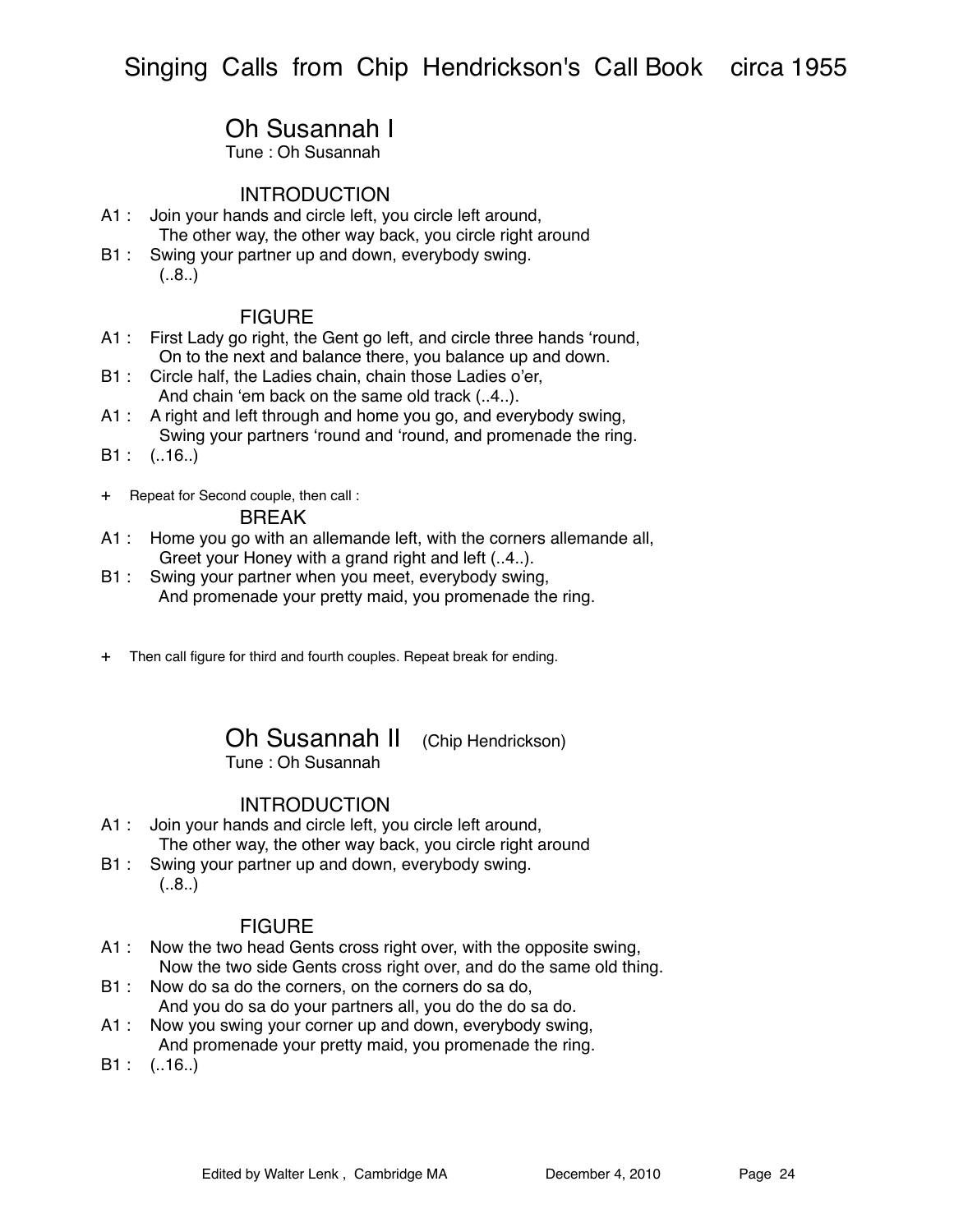# Old Fashioned Girl

Tune : Old Fashioned Girl

### **INTRODUCTION**

- A1 : Do sa do your corner Girl, go back home swing and whirl, You swing ʻem round and round.
- A2 : Allemande left with the old left hand, partner right and a right and left grand, Around the ring you go.
- B1 : Now do sa do the Girl with eyes so blue, Swing her round and round, just like your Daddy used to do.
- B2 : Then you promenade that girl, she's just like the girl, "That married dear old Dad"

### FIGURE

- A1 : Head Gents swing your Maid, twice around then promenade, Just halfway ʻround the ring.
- A2 : Right and left through up the middle, hurry up Boys, keep time with the fiddle Your left hand Ladies chain.
- B1 : All four Ladies chain across the hall, Chain right back again, don't let ʻem fall.
- B2 : Promenade that girl, she's just like the girl, "That married dear old Dad"
- + Repeat figure for Head Gents, but chaining to Right hand Lady.
- + Use the introduction for the break, and repeat figure twice for side Gents. End with break.

# Put on Your Old Grey Bonnet

Tune : Put on Your Old Grey Bonnet

### **INTRODUCTION**

- A1 : Well now you all swing your partner, you swing, swing your partner, Then you take that little Lady and you all promenade.
- B1 : (..16..)

- A1 : Well now the two head Gents cross over, through the fields of clover, And the two side couples do the same.
- A2 : Oh, you do sa do your corner, and you all swing your partner, In the good old fashioned way.
- B1 : Then you allemande left the corner, allemande right your partner, Then you take that corner Lady and you all promenade.
- B2 : (..16..)
- + Promenade to exchanged positions, then start with side Gents.
- + The do Heads and Sides again, followed by the introduction.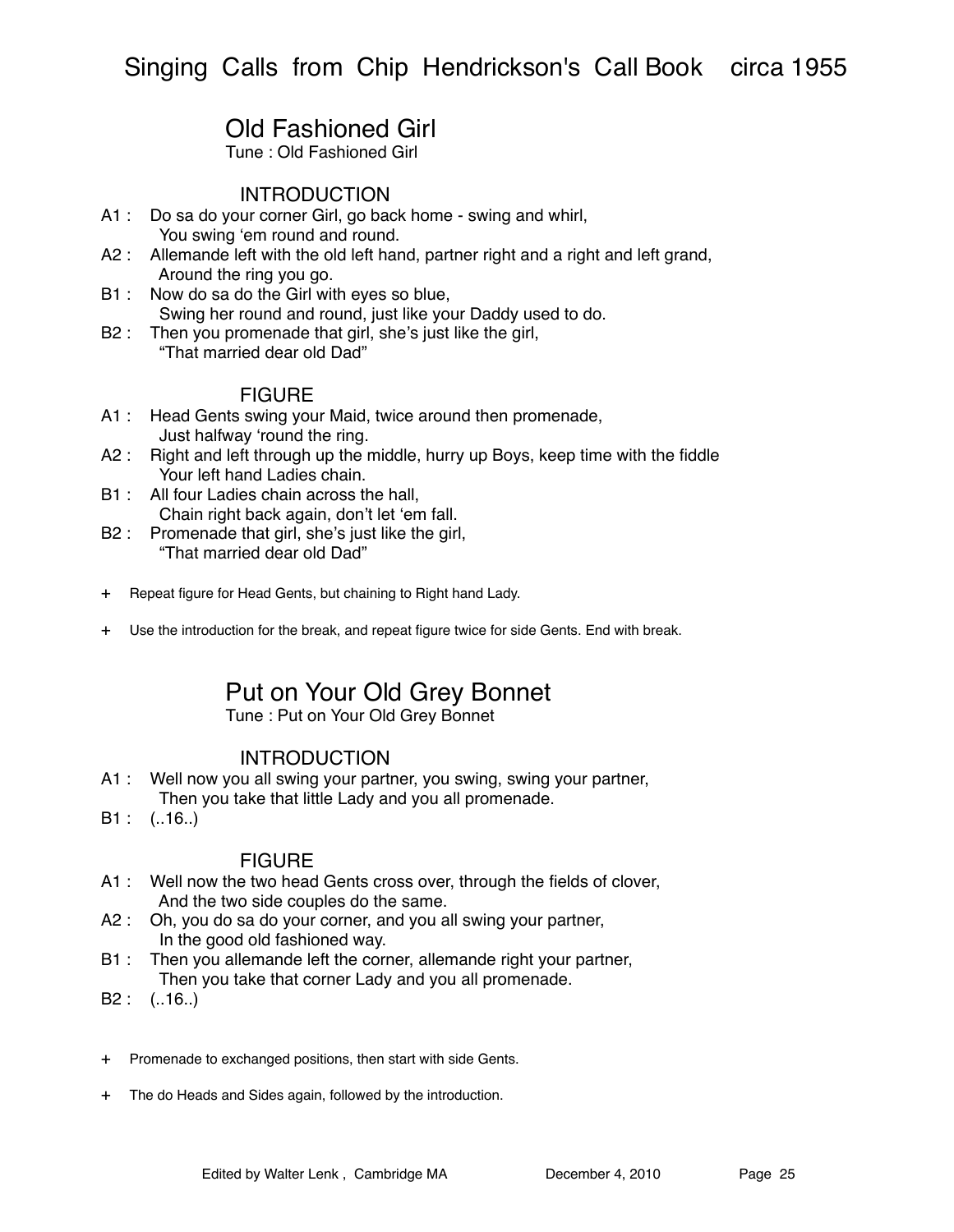# Quadrille Waltz

Tune :

### **FIGURE**

- A1 : Now the first couple Waltz down the center and glide, And the Lady goes right and the Gent to the side.
- A2 : Now honor your partner and don't be afraid, To waltz with your corner in a waltz promenade.
- $B1: (.8.)$
- + Repeat for first Gent, then twice for second, third, and fourth Gents.

# Rambling Wreck I

Tune : Rambling Wreck from Georgia Tech

- A1 : Oh the first old couple lead to the right, and circle four hands round, Now do sa do the opposite Lady once around.
- A2 : Swing the opposite Lady, oh you swing her high and low, Then you swing your own in the center, she's the one in calico.
- B1 : Now you lead on to the next, and you circle four hands round, You do sa do the opposite Lady once around.
- B2 : You swing your opposite Lady, you swing her up and down, You swing your own in the center, kick her shins and knock her down.
- A1 : It's on to the last, and circle four, you circle four hands round, You do sa do the opposite Lady once around.
- A2 : Swing the opposite Lady, Oh swing ʻem one and all, Now swing your partners everybody, Hurry don't you fall.
- B1 : You swing them here and you swing 'em there, that's the Girl with the curly hair, You promenade your pretty maid, you promenade around.
- B2 : (..16..)
- + Repeat for remaining couples.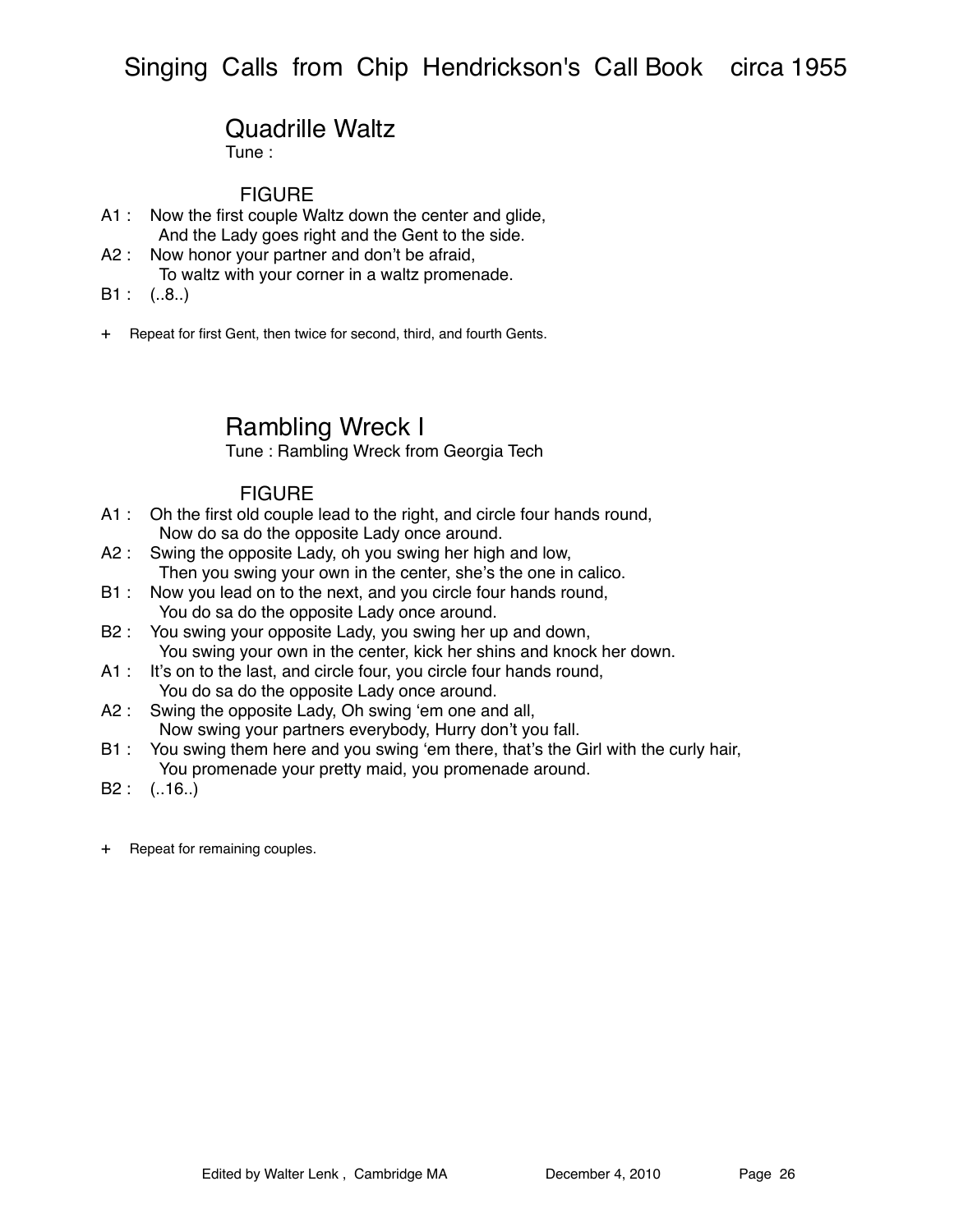# Rambling Wreck II

Tune : Rambling Wreck from Georgia Tech

- A1 : First and third head out to the right, and circle halfway thar, Pop those couples under, and they form a right hand star.
- A2 : Catch your corners by the left and turn 'em once around Star right back in the center, to once and a half around.
- B1 : Catch your right hand Lady Boys, and turn ʻem once around, Star right back in the center, take a walk around the town.
- B2 : Swing the one in front, she's a darling little Girl, Take your own and go back home, give her a swing and whirl.
- A1 : Allemande left your corner, and you all jump up and down - Hey ! Swing your little sugar plum, and bounce her up and down.
- A2 : Allemande left the corner, and around the ring you go, It's a grand old right and left boys, walk on your heel and toe.
- B1 : Meet your Pard with a do sa do, you whirligig around, Take her in your arms, and swing her off the ground.
- B2 : Promenade the ring, all the Gents tune up and sing, "I'm a ramblin' wreck from Georgia Tech, and a heck of an engineer".
- + Repeat for side couples (2 & 4), then heads (3 & 1), then sides (4&2).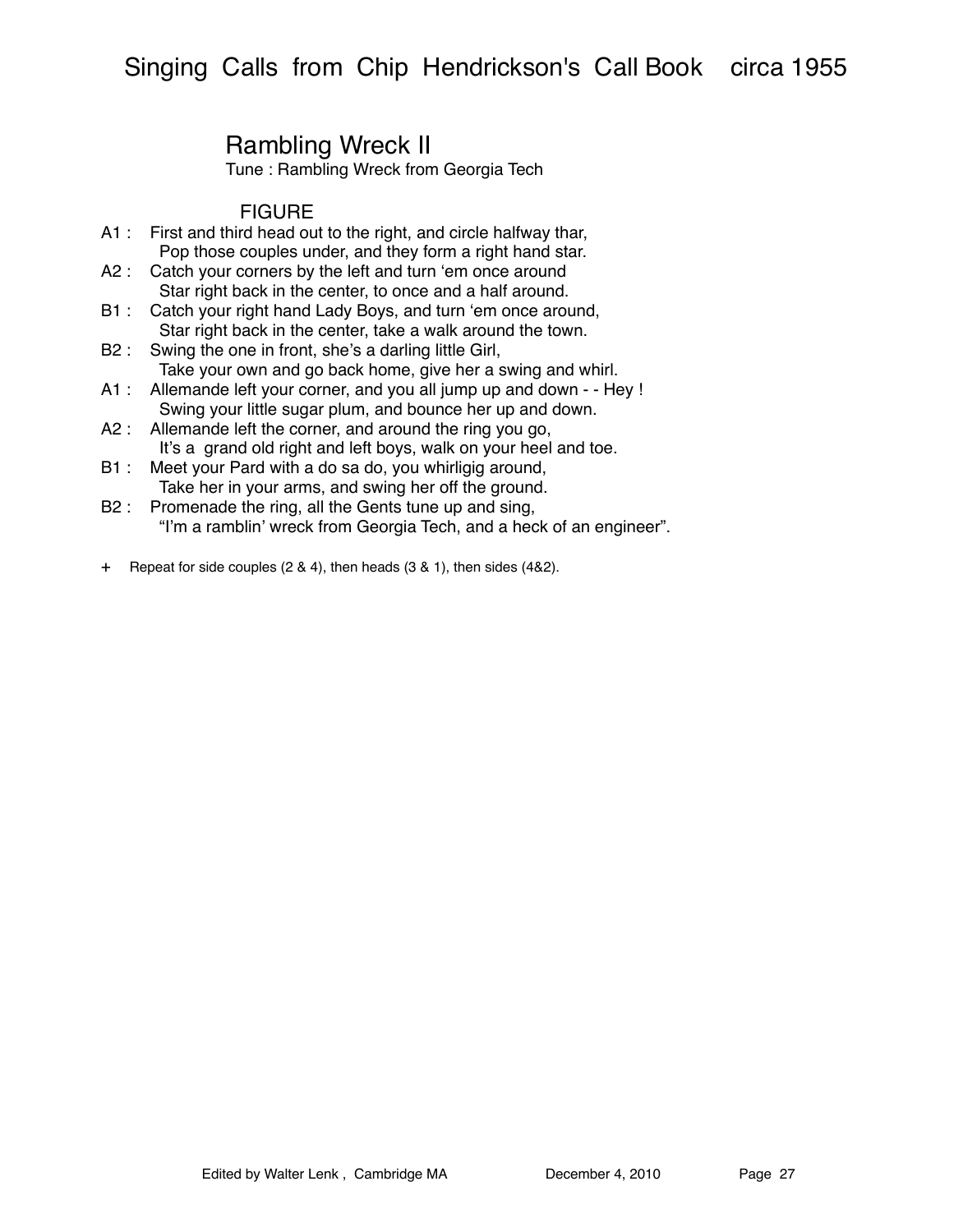## Red River Valley I

Tune : Red River Valley

### INTRODUCTION

- A1 : Now it's right hand all to your partner, And a grand right and left just halfway.
- B1 : Promenade with your own when you meet her, Promenade with your Red River Gal.

### FIGURE

- A1 : First couple to the right and you circle, And you swing with the other fellow's Gal.
- B1 : Then you step right back and you honor, And you swing with your Red River Gal.
- + Repeat twice then use a break.
- + Repeat all of the above for the remaining couples.

Red River Valley II

Tune : Red River Valley

### INTRODUCTION

- A1 : Now it's allemande left with the corner, And a grand right and left halfway round.
- B1 : Promenade your partner when you meet her, Promenade with your Red River Gal.

- A1 : First couple to the right and you balance, And you circle, halfway round you go.
- B1 : Now you right and left six down the valley, And you right and left six to your home.
- A1 : First couple to the left and you balance, And you circle, halfway round you go.
- B1 : Now you dip and dive six down the valley, And you dip and dive six to your home.
- A1 : Head couples to the right and you balance, And you right and left eight down the line.
- B1 : Right and left in line, keep your steps in time, And you right and left eight to your home.
- + Repeat introduction, then repeat figure for second couples and sides.
- + Finish with introduction.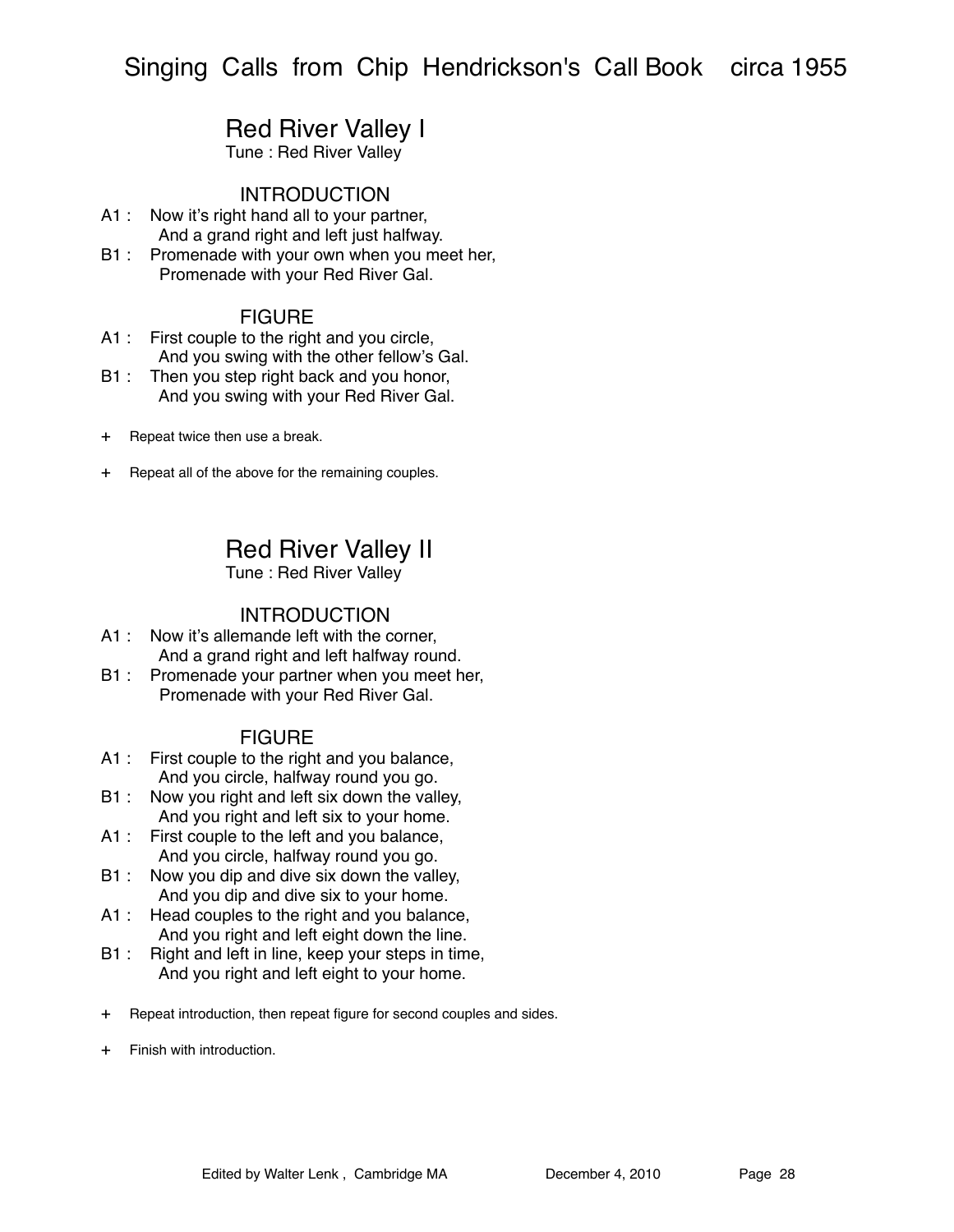# Rose of San Antone I

Tune : Rose of San Antone

- A1 : First couple to the right, circle four hands and smile, You do si do your partner in that gay mountain style.
- A2 : Swing with your opposite, you swing her all alone, Then you swing with your Rose of San Antone.
- A1 : Take her on to the next, circle four hands and smile, (repeat rest of A1)
- A2 : (same as A2 above)
- A1 : Take her on to the last, circle four hands and smile, (repeat rest of A1)
- A2 : (same as A2 above)
- B1 : Now you all swing your partners, you swing 'em up and down, Then promenade that pretty Maid, you promenade the town.
- B2 : (..16..)
- + Repeat all of the above for the remaining couples in turn.
- + For a more experienced group, substitute the following for B1 & B2.
- B1 : Now you all swing your corner, the Lady on the left, Go back and swing your partner, she's the one that you love best.
- B2 : Allemande left your corner, and you do sa do your own, Balance to your partner, and weave the ring back home.
- A1 : Oh ! Weave the ring Boys, weave it round and round, When you meet your partner you will do sa do around.
- A2 : Still you weave the ring, 'till you get back home, Then you swing with your Rose of San Antone.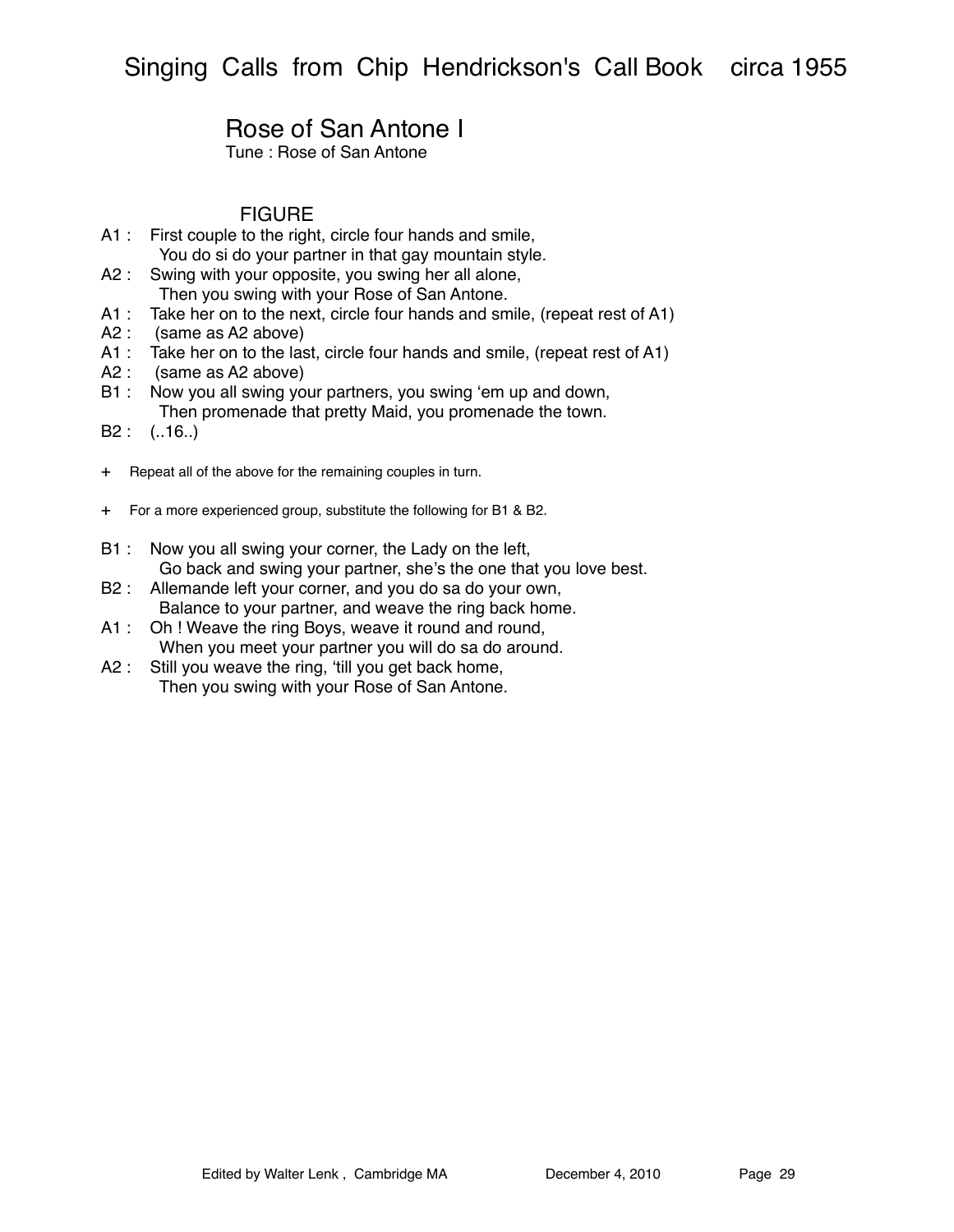# Rose of San Antone II

Tune : Rose of San Antone

### **INTRODUCTION**

- A1 : Now join your hands and circle left, for a little while, Do si do your partner in that gay mountain style.
- A2 : Swing with your corner, and leave that Gal alone,
- And swing your Rose of San Antone. B1 : Now join your hands and circle right, until you get back home,
	- Then allemande left your corner, and promenade your own.
- B2 : (..16..)

- A1 : Head couples to the right, circle four hands and smile, You do si do your partner in that gay mountain style.
- A2 : Swing with your opposite, then leave that Gal alone, And swing your Rose of San Antone.
- B1 : Then you circle four, and you make a little line, Go forward eight and fall back eight, Boy ! you're doing fine.
- B2 : Chain those Ladies over, and watch ʻem step with pride, Right and left with the couple by your side.
- A1 : Chain those Ladies over again, hurry don't be slow, Right and Left right down the line, it's right back home you go.
- A2 : Allemande left the corner, and you all swing your own, Swing with that Rose of San Antone.
- B1 : Allemande left the corner again, and do sa do your own, Then promenade that corner Lady, take her right back home.
- B2 : (..16..)
- + Repeat once more for head couples, and then twice for side couples.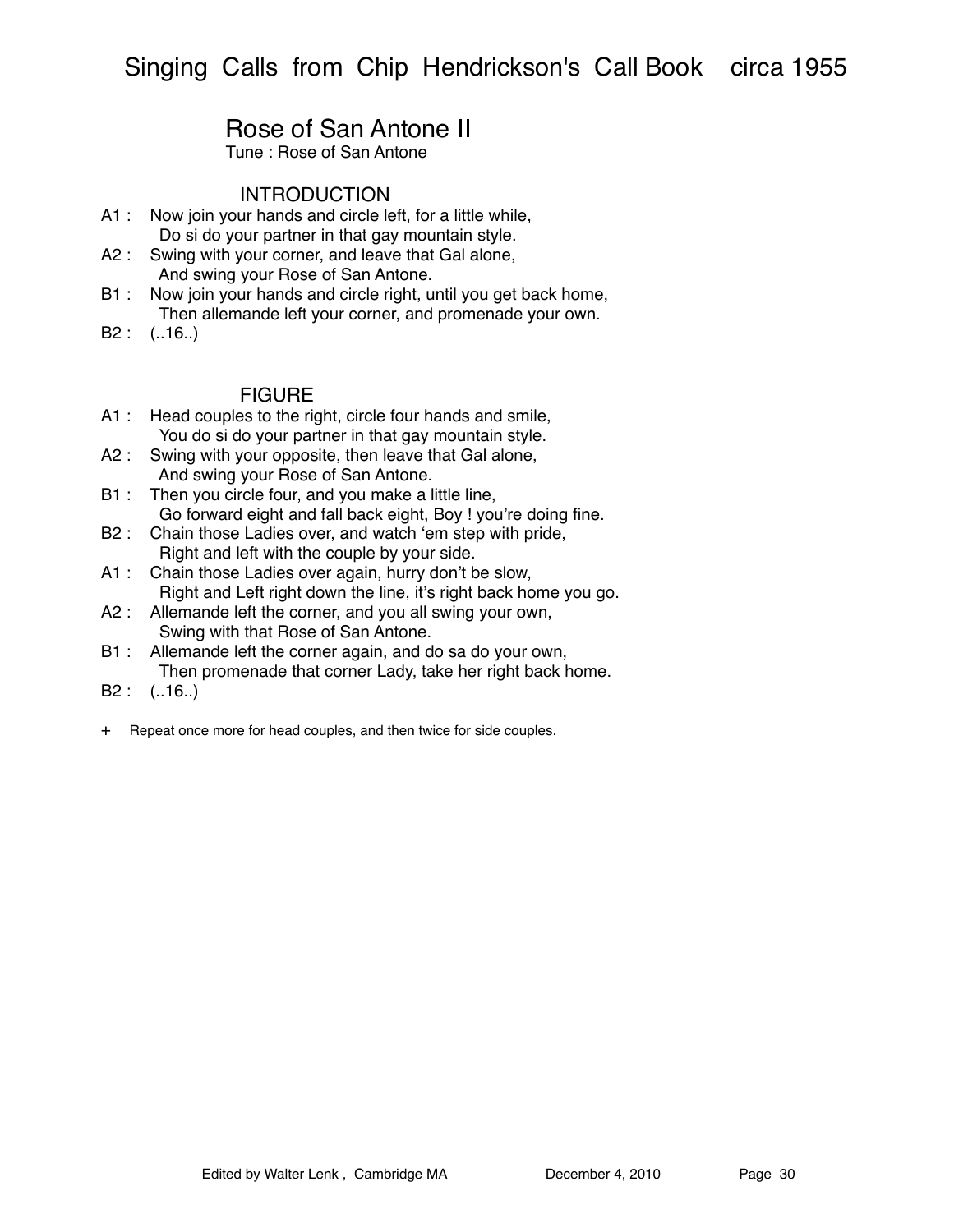## Silver Bell

Tune : Silver Bells

Honor your partner. Honor your corner. Are you ready ? Well then :

#### FIGURE

- A1 : The two head Ladies chain to the right just halfway around, Gents all swing the corner Lady, swing her up and down.
- A2 : Then the two head Ladies chain across, straight across the dell, Everybody swing your silver bell.
- B1 : Now it's balance out and around your corner, go back and swing your partner,  $(.8.)$
- B2 : Balance out and promenade your corner Lady well, Promenade your little silver bell.
- + Repeat three more times.

## Solomon Levi

Tune : Solomon Levi

- A1 : The first old couple separate, go round the outside track, You keep on going round the set, you pass a coming back.
- A2 : Pass right by your partners and salute your corners all, Turn around, swing your own, and promenade the hall.
- B1 : (..16..)
- + Repeat for second, third, and fourth couples in turn.
- + Then repeat for heads, sides, then all four couples.
- + Also called the "Army-Navy Square".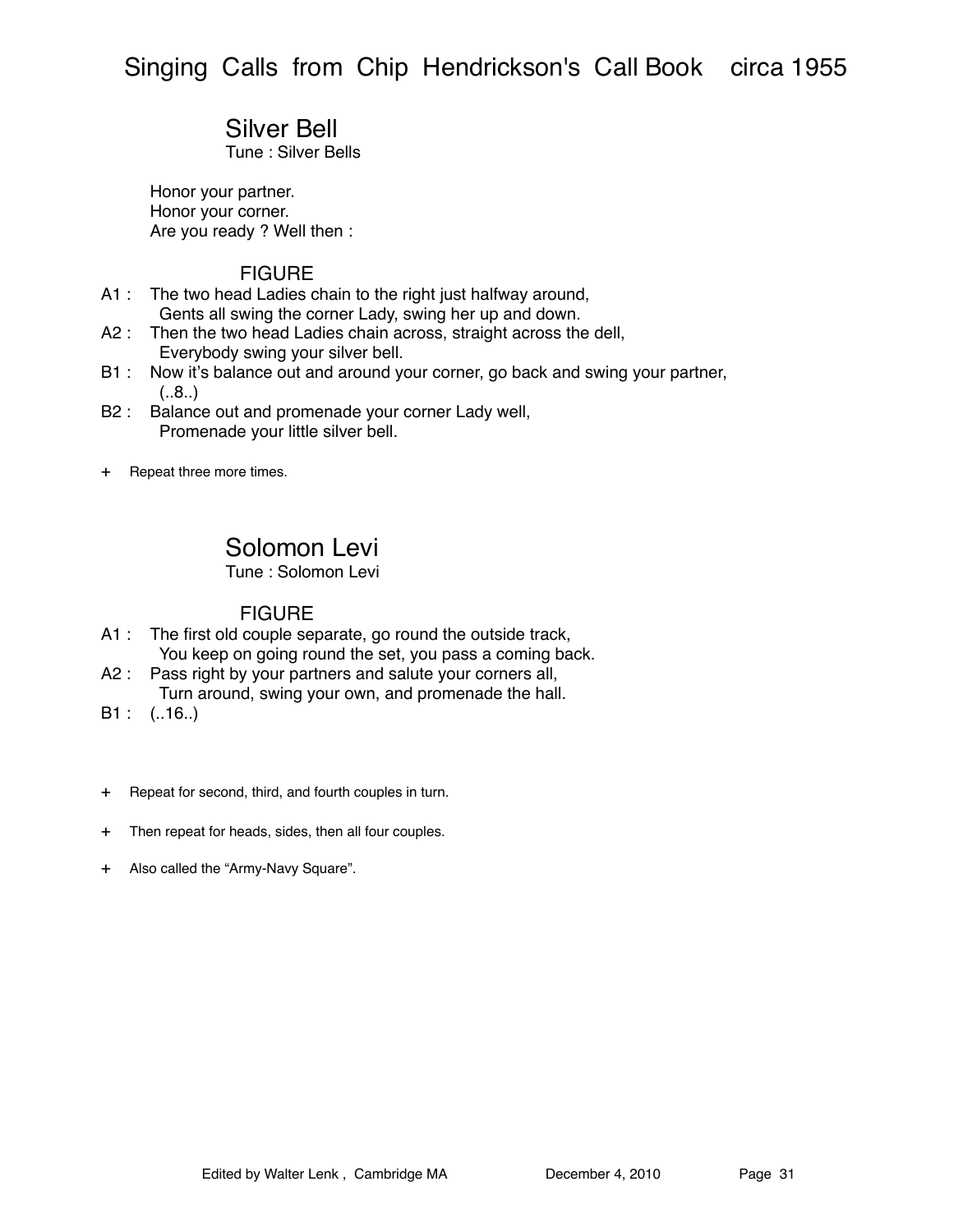# Spanish Cavalier

Tune : Spanish Cavalier

### INTRODUCTION

- A1 : Now it's allemande left, with the Lady on the left, And a grand right and left with your partner.
- B1 : All the way around, boys, all the way around,  $(.8.)$

### FIGURE

- A1 : First Lady to the right, circle three hands around, And swing with the other Lady's fellow.
- B1 : When you are through, go back to your own so true, And swing with your Spanish Cavalier.
- + Repeat introduction and figure for second, third, and fourth Ladies.

# Split the Ring and Do-Sa-Do Partners

Tune : Golden Slippers

## **FIGURE**

First Couple Ready :

- A1 : Take your Lady by the hand, and lead her down the center, Lady go right, Gent go left, and do-sa-do your partner.
- A2 : Do-sa-do and around you go, corners all with a do-sa-do, Right hand to your partner, and a grand right and left.
- $B1: (.8.)$
- Swing your partner when you meet, swing the girl right off her feet.
- B2 : Now promenade her home again (..10.) Second couple ready.
- + Repeat for second, third, and fourth couples.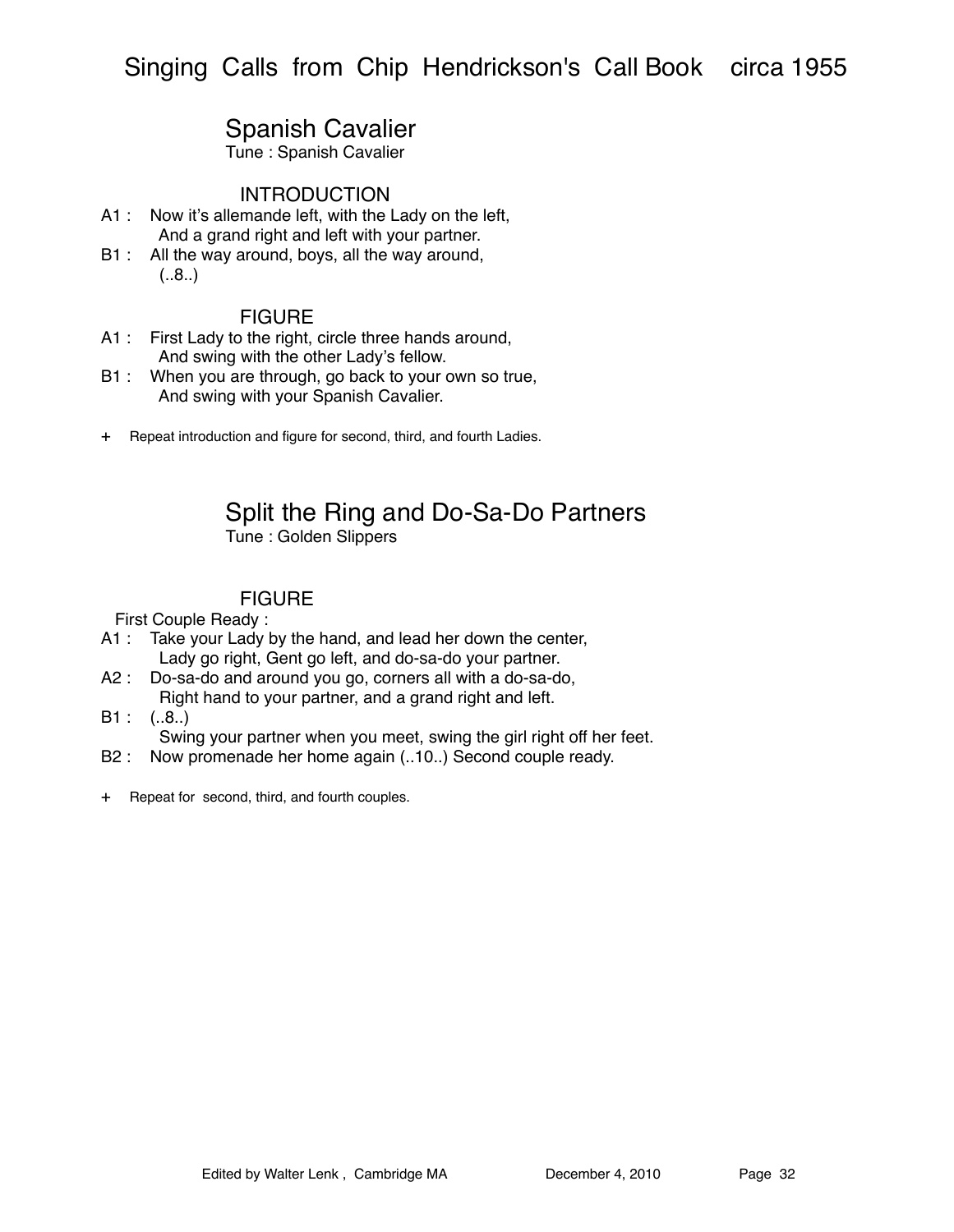# Sunflower Square (Chip Hendrickson)

Tune : ?

### INTRODUCTION

- A1 : Now you allemande left, and a right and left grand, Round you go until you meet your honey Lamb.
- B1 : And you promenade back home, with the one you call your own, She's your sunflower from the sunflower state.

### FIGURE

- A1 : Now the two head couples go forward and back, Go forward again and right and left.
- A2 : You turn around and right hand star, a left hand ʻround your corner, And you all swing your partner, she's the flower of your heart.
- B1 : Now you do-sa-do the corner, and a left hand ʻround your partner, You take that corner Lady and all promenade.
- B2 : Promenade and don't you Boys be late, She's your sunflower from the sunflower state.
- + Repeat once more for head couples, and then twice for side couples.

## Swannee River

Tune :

### INTRODUCTION

Allemande left and a grand right and left - Sing :

A1 : Way down upon the Swannee River, far, far away, There's where my heart is yearning ever - swing - there's where the old folks stay. First couple right :

- A1 : Lady go round the Lady, Gent go round the Gent, Gent go round the Lady, Lady go round the Gent.
- A2 : Four hands half, And you right and left right thru.
- B1 : Swing your partner once around, And take her on with you.
- + Repeat 3 more times for remaining couples.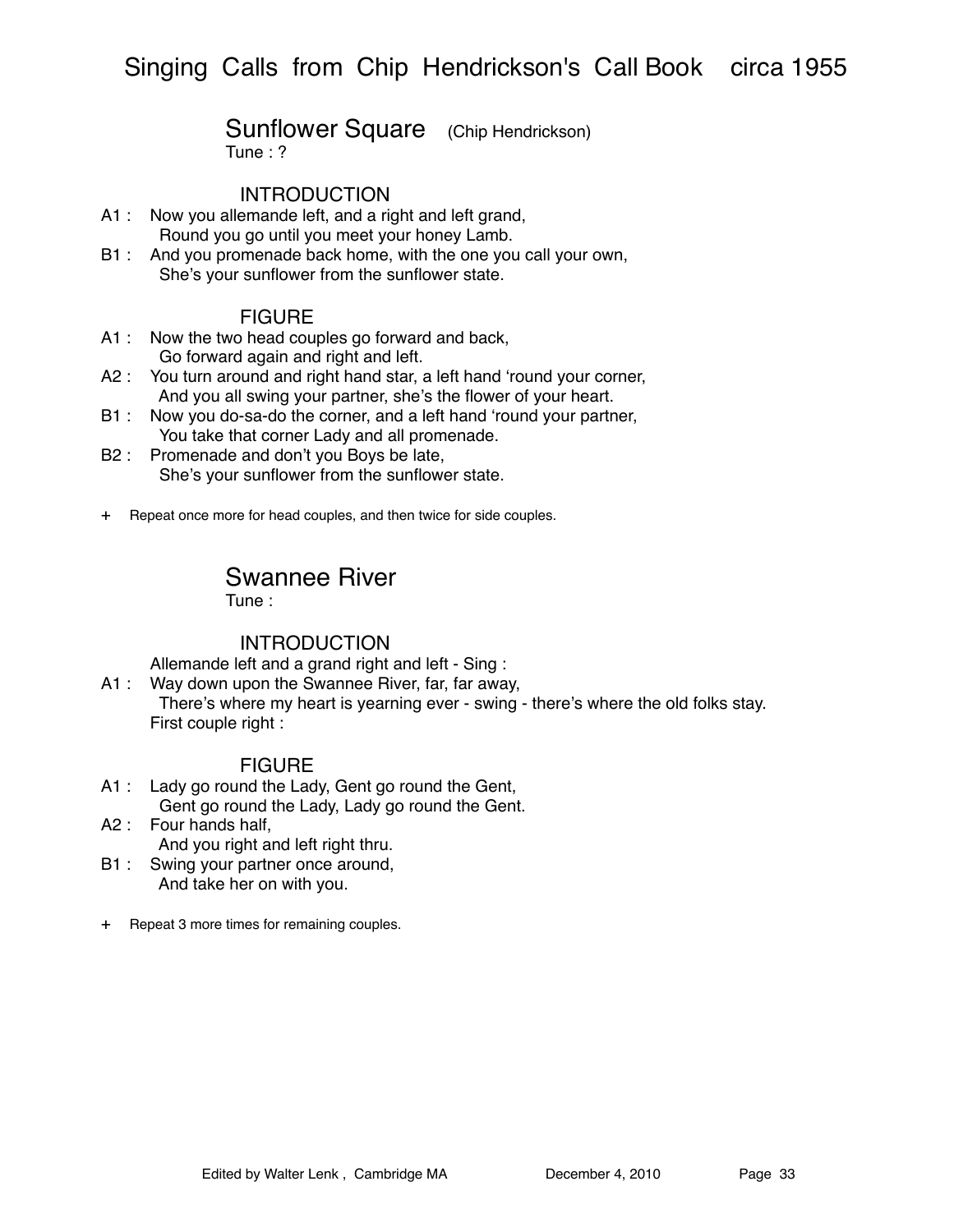# Take a Peek

Tune : Buffalo Gals (or patter call)

## FIGURE

- A1 : First couple right and you take a peek, back in the center and swing your sweet, Swing that darling little Maid, she's only ninety in the shade.
- B1 : Around that couple and you peek once more,

back in the center and you circle up four,

Circle, circle to the left, with that Gal that you adore.

- A1 : On to the next and you take a peek, (Continues same as A1 above)
- B1 : (Same as B1 above)
- A1 : On to the last and you take a peek, (Continues same as A1 above)
- B1 : (Same as B1 above
- A1 : Circle, circle to the left, then everybody swing your own, Swing that darling little Miss, give her a hug but not a kiss.
- B1 : Promenade one and all, promenade one and all.  $(.8.)$
- + Repeat above for remaining couples.

## The Thing

Tune  $\cdot$  ?

### INTRODUCTION and BREAK

- A1 : Allemande left the corner, and honor to your own, It's a grand old right and left Boys, around the ring you roam.
- A2 : Oh ! Do sa do your Lady, then take her in your arms. Swing your Lady (spoken), and promenade the ring.
- $B1: (.16.)$

- A1 : All four Ladies promenade the inside of the ring, When you meet that Man of yours, just swing and swing and swing.
- A2 : Now do sa do your corner and honor to your own, Swing your corner Lady round, and take her for your own.
- B1 : All four Gents you promenade, half the inside ring, Do sa do that Lady there, and give her a great big swing.
- B2 : Head two couples pass right through, the side two couples the same, Now you're home and now you swing, swing with might and main.
- + Call break, and then repeat figure and break three more times.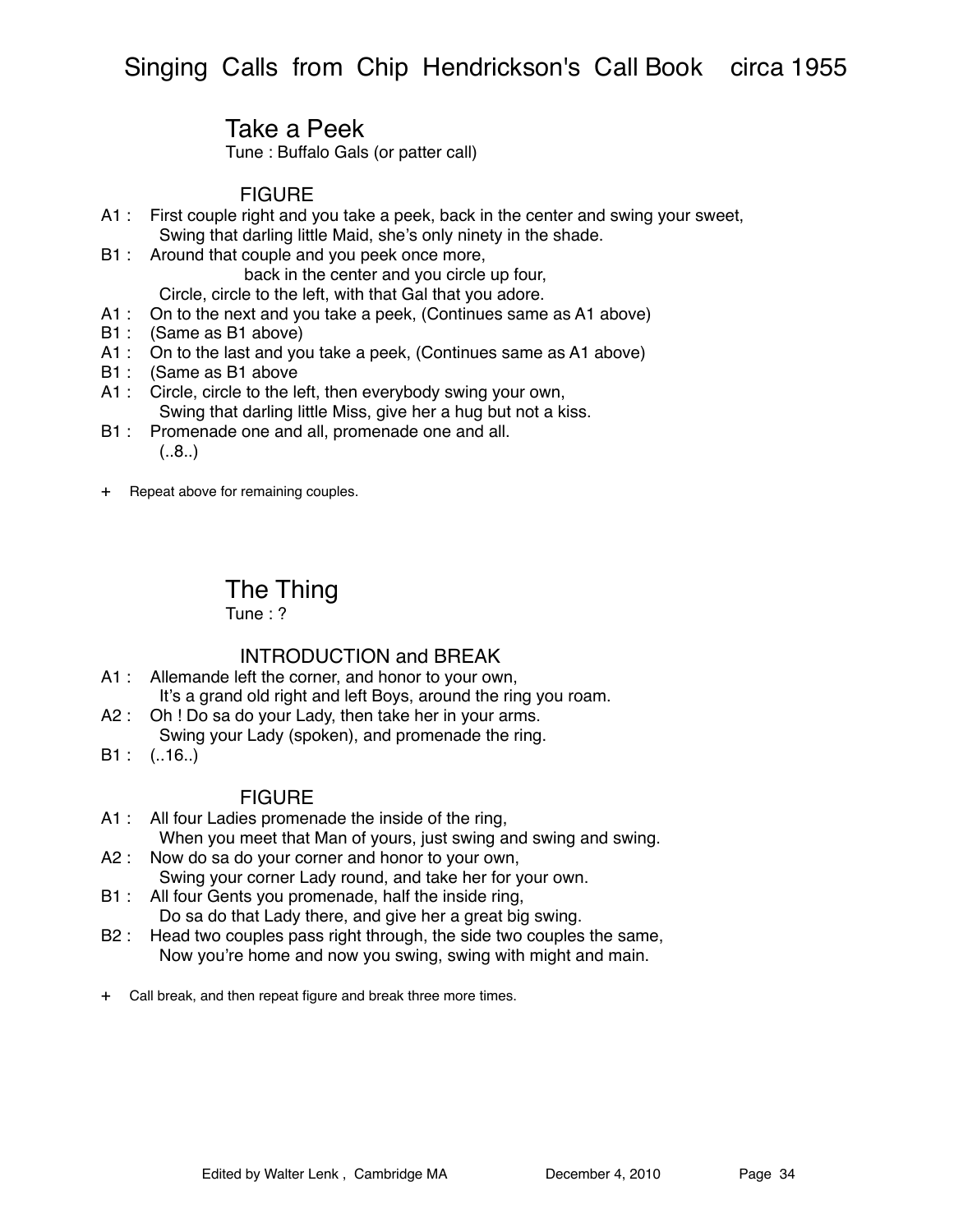## Two Head Ladies Cross Over

Tune : Life on the Ocean Wave

### INTRODUCTION

- A1 : Join your hands and circle left, you circle left around, The other way back you circle right, you circle right around.
- A2 : When you get home you swing your own, everybody swing, Swing your partner once around and promenade the ring.
- B1 : (..16..)

#### **FIGURE**

- A1 : The two head Ladies cross over, and by the opposite stand, The two side Ladies cross over, and all join hands.
- A2 : Into the center and back again, honor your partners all, Swing your corner Lady, and promenade the hall.
- $B1: (.16.)$

#### **BRFAK**

- A1 : Do sa do your partner, your partner do sa do, Now do sa do your corner, you do the do sa do.
- A2 : Into the center and back again, honor your partners all, Swing that Lady once around, and promenade the hall..
- $B1: (.16.)$
- + After the introduction do two figures and a break, then two more figures and a break.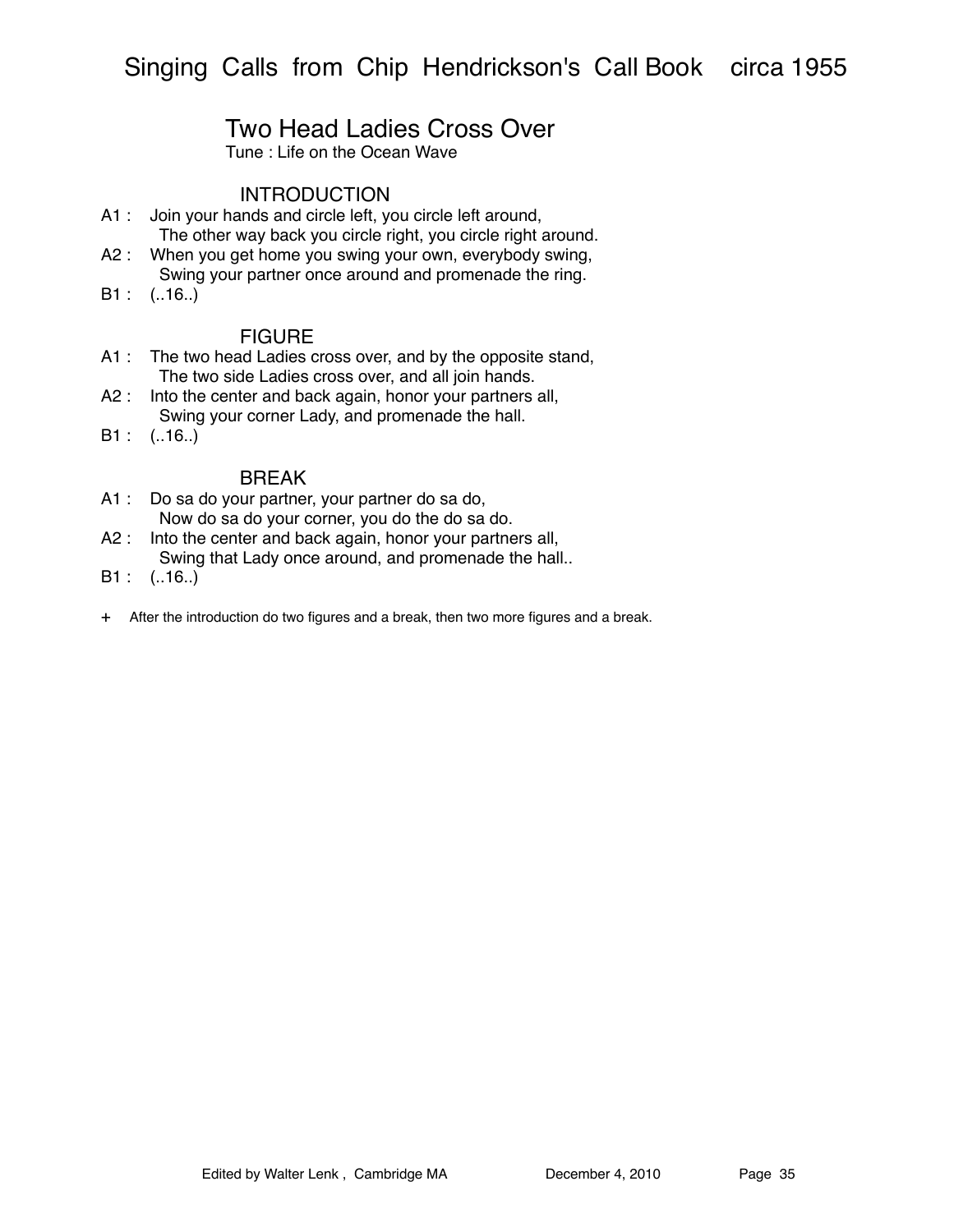## Uptown and Downtown

Tune : Golden Slippers

### **FIGURE**

- A1 : First couple up center and away uptown, you bring that other couple down, Pick ʻem up and let ʻem fall, back you go across the hall.
- A2 : Lady go right and the Gent go left, around the outside of the ring, Meet your Gal with an elbow swing, and do sa do your corner.
- B1 : (..4..) Swing your partner Lady, Swing her up, swing her down, then promenade Boys, go round and round.
- B2 : (..16..)
- + Repeat for remaining couples in turn.

## Vive L'Amour

Tune : Vive L'Amour

### **INTRODUCTION**

- A1 : Now allemande left as you come round, swing your partner up and down,
	- (..4..) and promenade
- B1 : (..16..)

- A1 : First Lady go right, the Gent go left, around the outside you go, And do sa do with the Girl of your dreams, you do the do sa do.
- A2 : Now take her in your arms and swing, promenade her home again, (..4..) Swing on the corner Girl.
- B1 : Oh swing that Girl, now leave her alone, Go right back and swing your own (..4..).
- B2 : Now we do the allemande left, left hand round with your corners all, Promenade your partners all (..16..).
- + Repeat for second, third, and fourth couples in turn, then call :
- A1 : All four couples separate, around the outside you go,
- A2 B2 : Same as above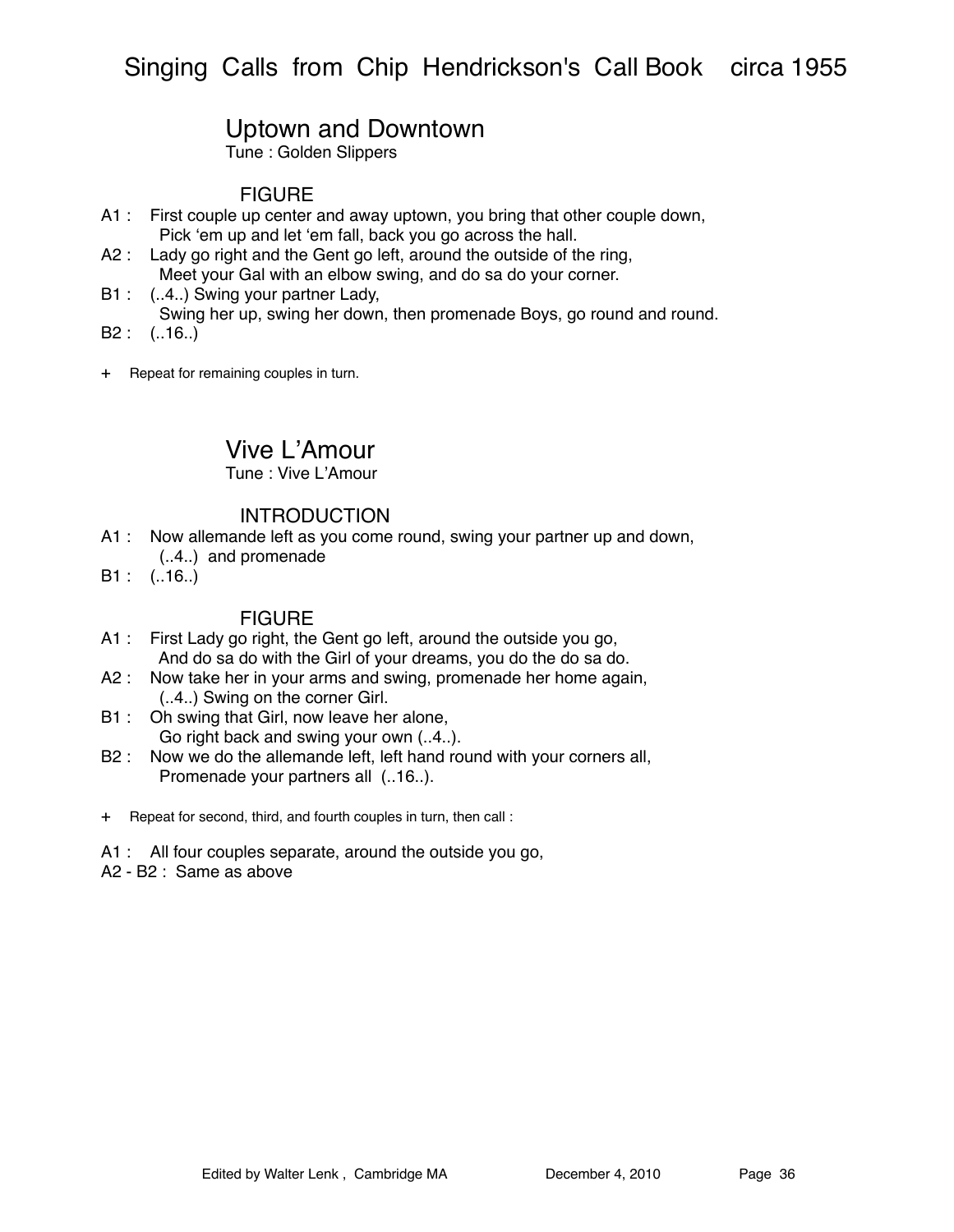# Wabash Cannonball

Tune : Wabash Cannonball

### **FIGURE**

- A1 : Now the first old couple lead to the right, and circle four a while, You take two more and circle six, watch those Ladies smile.
- B1 : It's on to the last and take two more, and listen to my call, You circle eight - now don't be late - on the Wabash cannonball.
- A1 : All four couples separate, go round the outside ring, When you meet your Honey Boys, you give her a great big swing.
- B1 : You do sa do the corners, corners do sa do all, Promenade your Honey on the Wabash cannonball.
- $B1: (.16.)$
- + Repeat for second, third, and fourth couples in turn.

# Wearing of the Green (Floyd Woodhull)

Tune : Wearing of the Green

- A1 : All the Gentlemen swing the corner Girl, the corner Lady swing, Then go back home and swing your own, to the wearing of the green.
- A2 : Now you allemande left with the corner, with the corners allemande all, Swing your partners up and down, she's the best Gal in the hall.
- B1 : Now you do sa do the corner, on the corner do sa do, You do sa do your partners, you do the do sa do.
- B2 : Now swing the corner Lady, the corner Lady swing, Promenade the Gal you swung, to the wearing of the green.
- B2 : (..16..)
- + Repeat for second, third, and fourth couples in turn.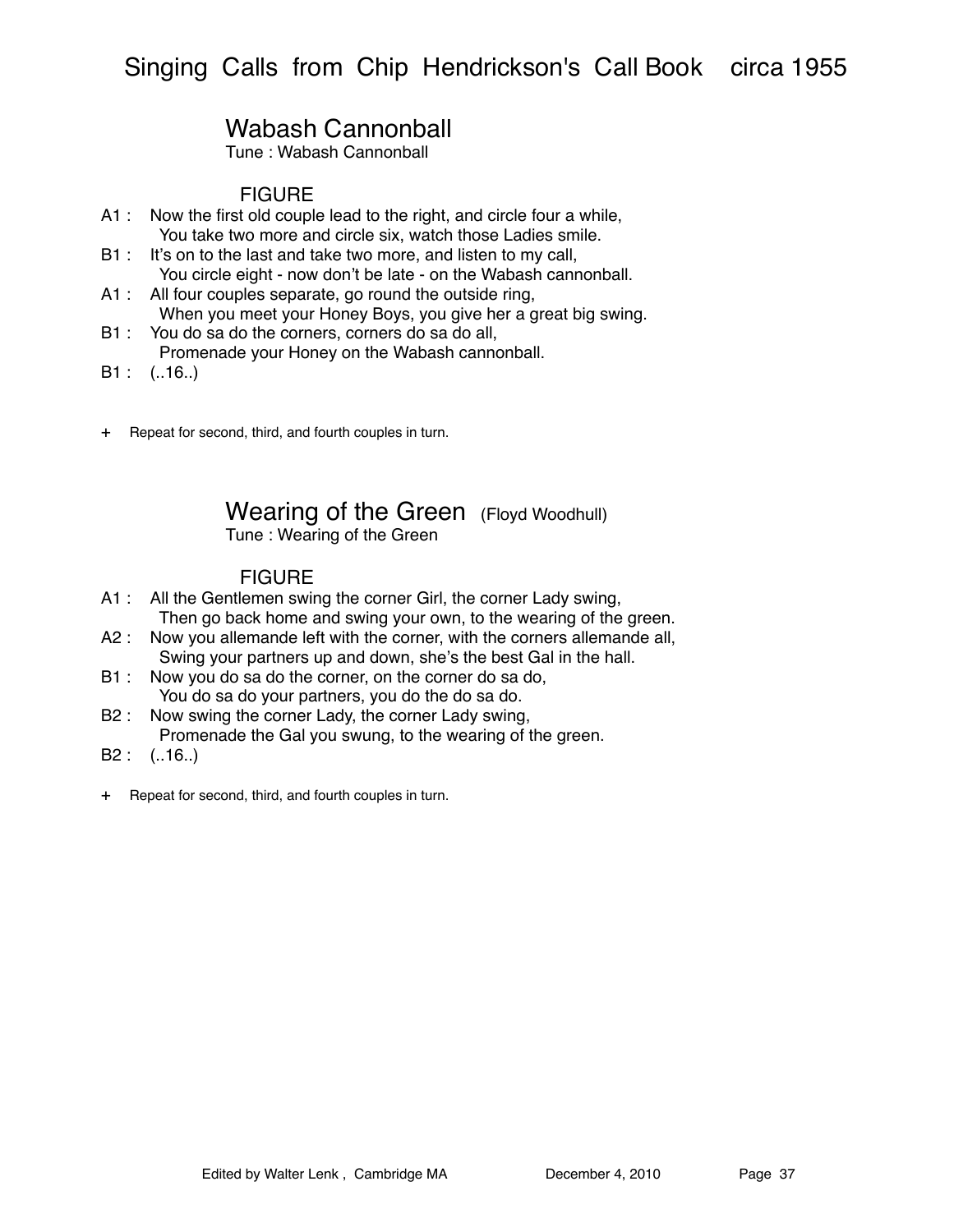# When the Works all Done in the Fall

Tune : When the Works all Done in the Fall

- A1 : The first old couple lead to the right, and circle four hands round, Leave that Lady, go on to the next, and circle three hands round.
- B1 : Take that Lady on to the last, and circle four hands round, Say goodbye and leave her there, go back to your stomping ground.
- A1 : The two side Gents turn the right hand Lady with the right hand right around, Now turn the left hand Lady with the left hand once around.
- B1 : With the right hand Lady you right and left with the couple over there, Now right and left right back again, cause they're a jolly pair.
- A1 : With the left hand Girl you now sashay with the couple cross the way, Now sashay right back again, you haven't long to stay.
- B1 : The lonesome Gents you do sa do, around on heel and toe, Now allemande left your corner, take your own and away you go.
- A1 : Promenade your partner, just once around the room, The next old couple starts to dance when I begin this tune.
- + Repeat for second, third, and fourth couples in turn.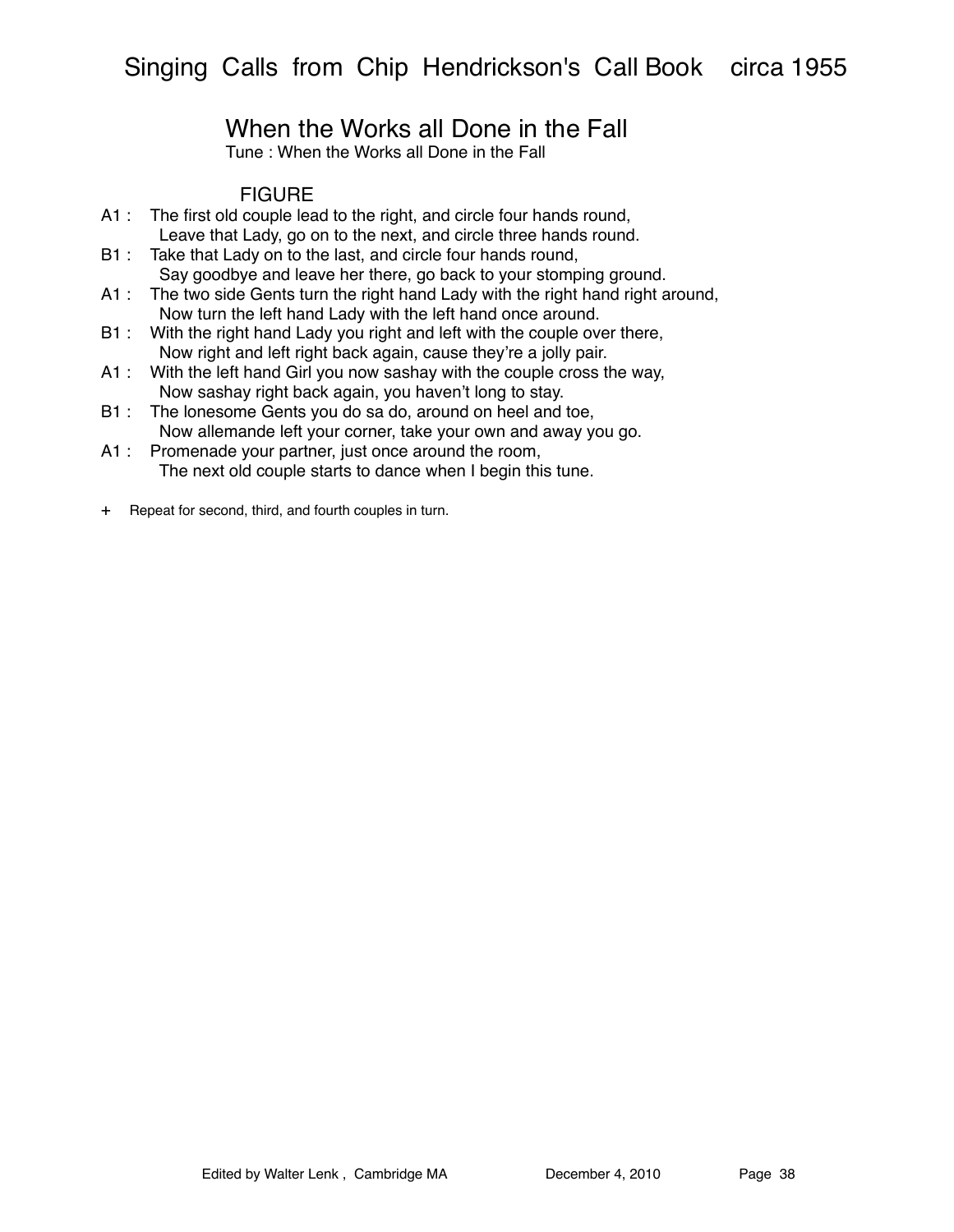## You are my Sunshine (Chip Hendrickson)

Tune : You are my Sunshine

### **INTRODUCTION**

- A1 : You allemande left now, with the corner Lady, Grand right and left, go just halfway.
- B1 : You promenade her, that pretty Lady, Please don't take my sunshine away.

### FIGURE

- A1 : Head couples right dear, and circle halfway round, You pass right through, and right hand star.
- B1 : The Gents roll back one, and star to the left hand couple, Turn that Lady, and stand in your line.
- A1 : Go forward and back eight, then right and left through, You turn around, outside four right hand star.
- B1 : Side couples swing, heads star back home again, Allemande left, and do sa do your own.
- A1 : The head two couples swing, then promenade the ring, Sides turn around, and fall in behind.
- B1 : You promenade Boys, and swing your Lady, Well you swing, swing your little sunshine.

### BREAK

- A1 : You allemande left the corner, and do sa do your own, Grand right and left, around the ring.
- B1 : And when you meet her, why then you swing her, Promenade, and on your way you roam.
- A1 : The Ladies turn back, while the Gents keep going, Right to your partner, grand right and left,
- B1 : And when you meet her, you do sa do her, And you swing your little sunshine away.
- + Repeat figure and break for side couples, use introduction as ending.